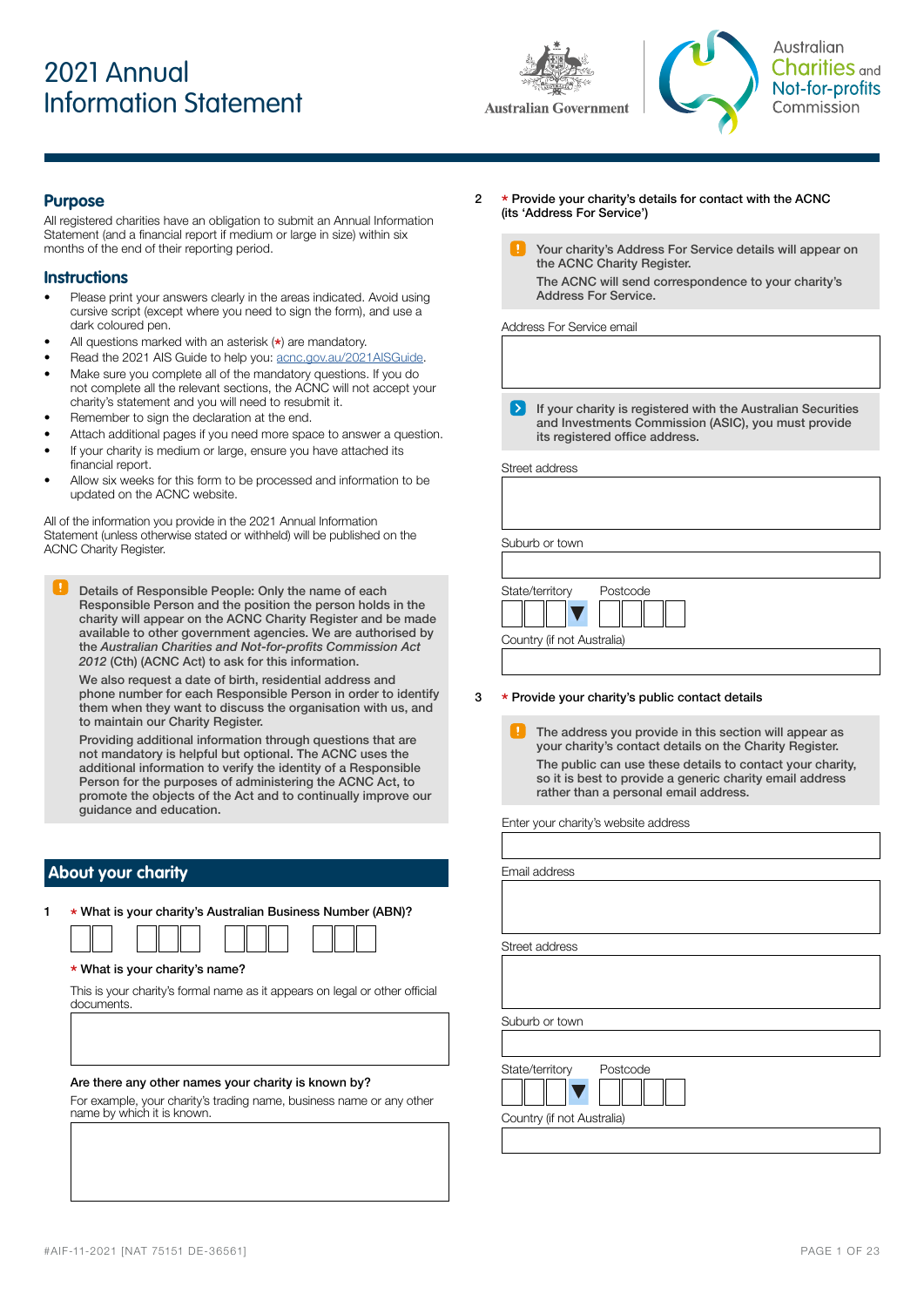### **About your charity**

|            | acnc.gov.au/charitysize.                                                                                                                                                                      |                                                                                                                                                                                         |
|------------|-----------------------------------------------------------------------------------------------------------------------------------------------------------------------------------------------|-----------------------------------------------------------------------------------------------------------------------------------------------------------------------------------------|
|            | <b>Annual revenue</b>                                                                                                                                                                         | <b>Size</b>                                                                                                                                                                             |
|            | Annual revenue less than \$250,000                                                                                                                                                            | Small                                                                                                                                                                                   |
| \$999,999  | Annual revenue of \$250,000 to                                                                                                                                                                | Medium                                                                                                                                                                                  |
|            | Annual revenue of \$1 million or more                                                                                                                                                         | Large                                                                                                                                                                                   |
|            | Is your charity an incorporated association?                                                                                                                                                  |                                                                                                                                                                                         |
|            | provide its incorporated association number, it may not be<br>able to take up any improved reporting arrangements to<br>government regulators in the relevant state or territory.             |                                                                                                                                                                                         |
| No         | So to question 6                                                                                                                                                                              |                                                                                                                                                                                         |
|            |                                                                                                                                                                                               |                                                                                                                                                                                         |
| Yes        | Select the relevant state/territory and enter the<br>incorporated association number. Note the additional<br>questions your charity may be asked to answer on<br>pages 15 to 17 of this form. |                                                                                                                                                                                         |
|            | Incorporated association<br>number**                                                                                                                                                          | to answer                                                                                                                                                                               |
| <b>ACT</b> |                                                                                                                                                                                               |                                                                                                                                                                                         |
| <b>NSW</b> |                                                                                                                                                                                               |                                                                                                                                                                                         |
| NΤ         |                                                                                                                                                                                               |                                                                                                                                                                                         |
| QLD        |                                                                                                                                                                                               |                                                                                                                                                                                         |
| SΑ         |                                                                                                                                                                                               |                                                                                                                                                                                         |
| TAS        |                                                                                                                                                                                               | <b>Additional questions</b><br>2 questions on page 15<br>4 questions on page 16<br>1 question on page 16<br>1 question on page 16<br>No additional questions<br>No additional questions |
| <b>VIC</b> |                                                                                                                                                                                               | 5 questions on page 17                                                                                                                                                                  |

# next reporting period?

| $\blacktriangleright$ $\vdash$<br>The ACNC has a streamlined reporting arrangement for<br>charities that fundraise in South Australia and Western<br>Australia. To take part in these arrangements, provide a<br>fundraising license number. |            |  |                                                                                                                 |                                          |  |
|----------------------------------------------------------------------------------------------------------------------------------------------------------------------------------------------------------------------------------------------|------------|--|-----------------------------------------------------------------------------------------------------------------|------------------------------------------|--|
|                                                                                                                                                                                                                                              | No.        |  | So to question 7                                                                                                |                                          |  |
|                                                                                                                                                                                                                                              | Yes $\sum$ |  | Select the state/territory where your charity intends<br>to fundraise and, if applicable, enter its fundraising |                                          |  |
|                                                                                                                                                                                                                                              |            |  | licence number.<br><b>Fundraising licence number</b>                                                            | <b>Additional questions</b><br>to answer |  |
|                                                                                                                                                                                                                                              | <b>ACT</b> |  |                                                                                                                 | No additional questions                  |  |
|                                                                                                                                                                                                                                              | <b>NSW</b> |  |                                                                                                                 | No additional questions                  |  |
|                                                                                                                                                                                                                                              | NΤ         |  | Not applicable                                                                                                  | No additional questions                  |  |
|                                                                                                                                                                                                                                              | QLD        |  |                                                                                                                 | No additional questions                  |  |
|                                                                                                                                                                                                                                              | <b>SA</b>  |  |                                                                                                                 | 3 questions<br>from page 16              |  |
|                                                                                                                                                                                                                                              | <b>TAS</b> |  |                                                                                                                 | No additional questions                  |  |
|                                                                                                                                                                                                                                              | <b>VIC</b> |  |                                                                                                                 | No additional questions                  |  |
|                                                                                                                                                                                                                                              | <b>WA</b>  |  |                                                                                                                 | No additional questions                  |  |
|                                                                                                                                                                                                                                              |            |  |                                                                                                                 |                                          |  |

**Online** Not applicable No additional questions

| 7 | * Is advancing religion your charity's only charitable purpose?<br>Yes $\sum$ Go to question $7(a)$ to determine whether it is a Basic Religious Charity.<br>No > Your charity is not a Basic Religious Charity.<br>Go to question 8. |
|---|---------------------------------------------------------------------------------------------------------------------------------------------------------------------------------------------------------------------------------------|
|   | Read more about Basic Religious Charities at:<br>acnc.gov.au/basicreligiouscharity.                                                                                                                                                   |
|   | (a) Could your charity be registered with any other<br>subtype of charity?                                                                                                                                                            |
|   | Yes > Your charity is not a Basic Religious Charity.<br>Go to question 8.<br>No $\sum$ Go to question $7(b)$                                                                                                                          |
|   | (b) Is your charity incorporated or registered under<br>certain legislation?                                                                                                                                                          |
|   | Answer 'Yes' if your charity is incorporated or registered under any of                                                                                                                                                               |

Answer 'Yes' if your charity is incorporated or registered under any of the following:

- the *Corporations Act 2001* (such as a company limited by guarantee)
- the *Corporations (Aboriginal and Torres Strait Islander) Act 2006* (as an Aboriginal and Torres Strait Islander corporation)
- the *Associations Incorporation Act 2009* of New South Wales
- the *Associations Incorporation Reform Act 2012* of Victoria
- the *Associations Incorporation Act 1981* of Queensland
- the *Associations Incorporation Act 2015* of Western Australia
- the *Associations Incorporation Act 1985* of South Australia
- the *Associations Incorporation Act 1964* of Tasmania
- the *Associations Incorporation Act 1991* of the Australian Capital Territory
- the *Associations Act 2010* of the Northern Territory.

**If** If your charity provided an incorporated association number at question 5, it is likely that your charity is incorporated.



### (c) Has the ACNC allowed your charity to report as part of a group?

|  |  | $\frac{1}{2}$ Yes $\rightarrow$ Your charity is not a Basic Religious Charity. |
|--|--|--------------------------------------------------------------------------------|
|--|--|--------------------------------------------------------------------------------|



(d) Is your charity, as a whole, endorsed as a deductible gift recipient (DGR) or does it operate a DGR fund(s) that had total revenue of \$250,000 or more in the 2021 reporting period?

|  | $\left  \begin{array}{ccc} \gamma_{\text{e}} & \gamma_{\text{e}} & \gamma_{\text{e}} \\ \gamma_{\text{e}} & \gamma_{\text{e}} & \gamma_{\text{e}} & \gamma_{\text{e}} \\ \gamma_{\text{e}} & \gamma_{\text{e}} & \gamma_{\text{e}} & \gamma_{\text{e}} \\ \gamma_{\text{e}} & \gamma_{\text{e}} & \gamma_{\text{e}} & \gamma_{\text{e}} \\ \gamma_{\text{e}} & \gamma_{\text{e}} & \gamma_{\text{e}} & \gamma_{\text{e}} \\ \gamma_{\text{e}} & \gamma_{\text{e}} & \gamma_{\text{e}} & \gamma_{\text{e}} \\ \gamma_{$ |  |
|--|------------------------------------------------------------------------------------------------------------------------------------------------------------------------------------------------------------------------------------------------------------------------------------------------------------------------------------------------------------------------------------------------------------------------------------------------------------------------------------------------------------------------|--|
|  |                                                                                                                                                                                                                                                                                                                                                                                                                                                                                                                        |  |

 $No \quad \sum$  Go to question  $7(e)$ 

(e) Has your charity received more than \$100,000 in government grants in the current reporting period, or in either of the previous two reporting periods?

›

Yes > Your charity is not a Basic Religious Charity.<br>
Go to question 8. No > Your charity is a Basic Religious Charity. You are<br>No > not required to answer the financial questions in the

Finance section. Go to question 8.

| <b>PAGE 2 OF 23</b> |  |  |
|---------------------|--|--|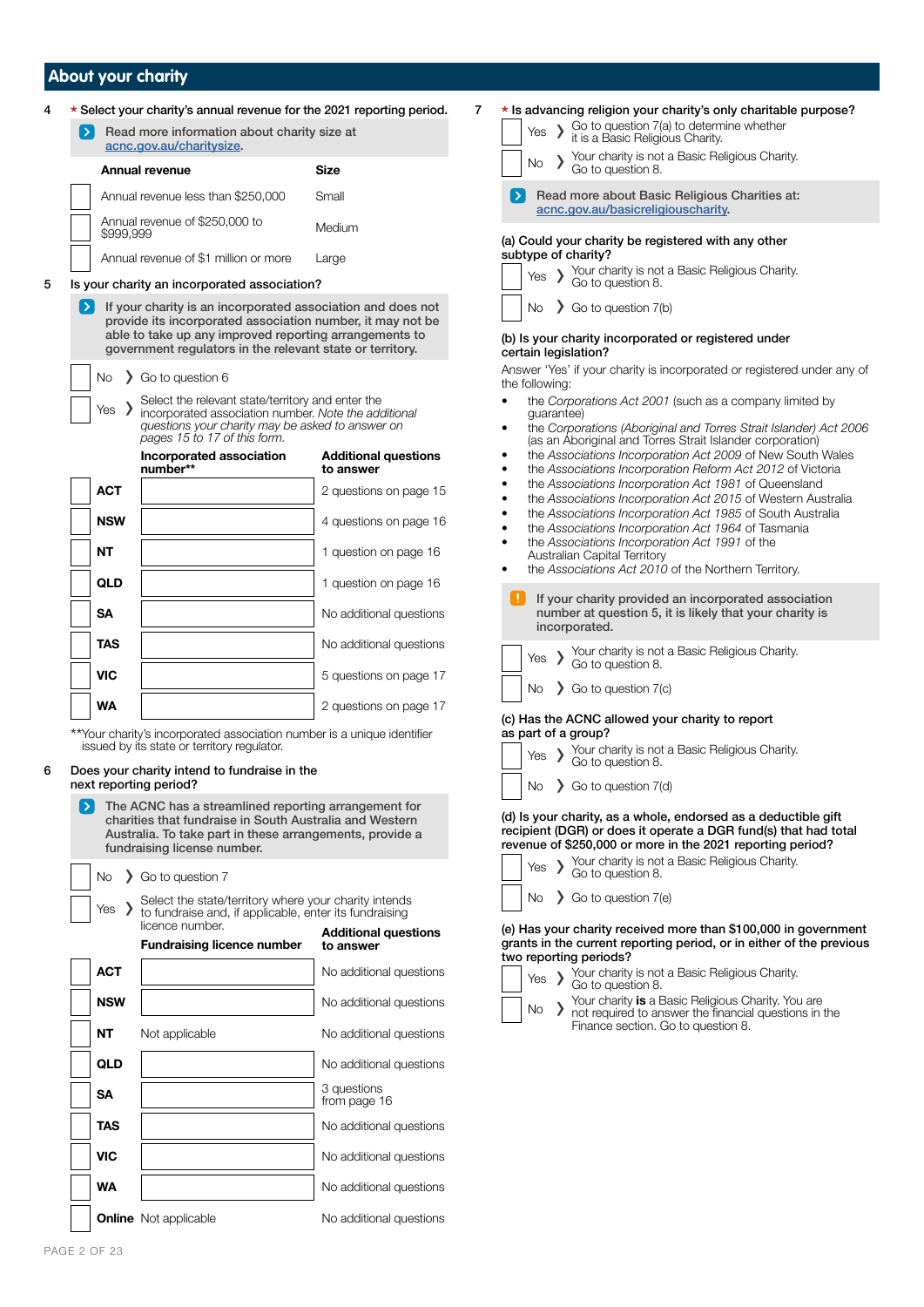# **Key personnel**

Responsible Person?

 $\sqrt{\frac{1}{1 + \frac{1}{1}} \times \frac{1}{1}}$  No

| (a) * Please provide details of all your charity's current Responsible<br>People (board or committee members) in the spaces below.<br>Only the name and position of each Responsible Person will be | If you believe that the Responsible Person's name and position should<br>be withheld from the Charity Register, please provide your reason below (for example, because publishing it would endanger public safety). |
|-----------------------------------------------------------------------------------------------------------------------------------------------------------------------------------------------------|---------------------------------------------------------------------------------------------------------------------------------------------------------------------------------------------------------------------|
| displayed on the Charity Register.<br>If there are more than three Responsible People,<br>please attach additional pages with their details.                                                        |                                                                                                                                                                                                                     |
| Responsible Person 1<br>Title                                                                                                                                                                       | Is the Responsible Person of Aboriginal or Torres Strait Islander origin?                                                                                                                                           |
| Mrs<br><b>Miss</b><br>Other<br>Mr<br>Ms<br>* Family name                                                                                                                                            | -11<br>For persons of both Aboriginal and Torres Strait Islander<br>origin, mark both 'Yes' boxes.                                                                                                                  |
|                                                                                                                                                                                                     | No                                                                                                                                                                                                                  |
| * Given name(s)                                                                                                                                                                                     | Yes, Aboriginal                                                                                                                                                                                                     |
| Other given name(s)                                                                                                                                                                                 | Yes, Torres Strait Islander                                                                                                                                                                                         |
|                                                                                                                                                                                                     | What language does the person speak at home?                                                                                                                                                                        |
| * Position held (e.g. chairperson, board member)                                                                                                                                                    | English                                                                                                                                                                                                             |
|                                                                                                                                                                                                     | Other (specify below)                                                                                                                                                                                               |
| * Was this Responsible Person appointed to their role during the 2021<br>reporting period?                                                                                                          | What is the gender of this person?                                                                                                                                                                                  |
| Yes<br><b>No</b><br>If so, when did they commence their role as a Responsible Person with<br>your charity? (DD/MM/YYYY)                                                                             | Male<br>Female                                                                                                                                                                                                      |
| * Date of birth (DD/MM/YYYY)                                                                                                                                                                        | Other, please specify                                                                                                                                                                                               |
|                                                                                                                                                                                                     | Responsible Person 2                                                                                                                                                                                                |
| * Residential address                                                                                                                                                                               | Title<br>Mrs<br>Other<br>Mr<br>Miss<br>Ms                                                                                                                                                                           |
|                                                                                                                                                                                                     | * Family name                                                                                                                                                                                                       |
| * Suburb or town                                                                                                                                                                                    |                                                                                                                                                                                                                     |
|                                                                                                                                                                                                     | * Given name(s)                                                                                                                                                                                                     |
| * State/territory<br>* Postcode                                                                                                                                                                     | Other given name(s)                                                                                                                                                                                                 |
| * Country (if not Australia)                                                                                                                                                                        |                                                                                                                                                                                                                     |
|                                                                                                                                                                                                     | * Position held (e.g. chairperson, board member)                                                                                                                                                                    |
| * Primary phone number                                                                                                                                                                              | * Was this Responsible Person appointed to their role during the 2021                                                                                                                                               |
| Alternative phone number                                                                                                                                                                            | reporting period?<br>Yes<br>No                                                                                                                                                                                      |
| Email address                                                                                                                                                                                       | If so, when did they commence their role as a Responsible Person with<br>your charity? (DD/MM/YYYY)                                                                                                                 |
|                                                                                                                                                                                                     | * Date of birth (DD/MM/YYYY)                                                                                                                                                                                        |
| * Have you searched the ASIC Register of Banned or Disqualified Persons for the name (and any known former names) of this                                                                           |                                                                                                                                                                                                                     |

PAGE 3 OF [23](#page-22-0)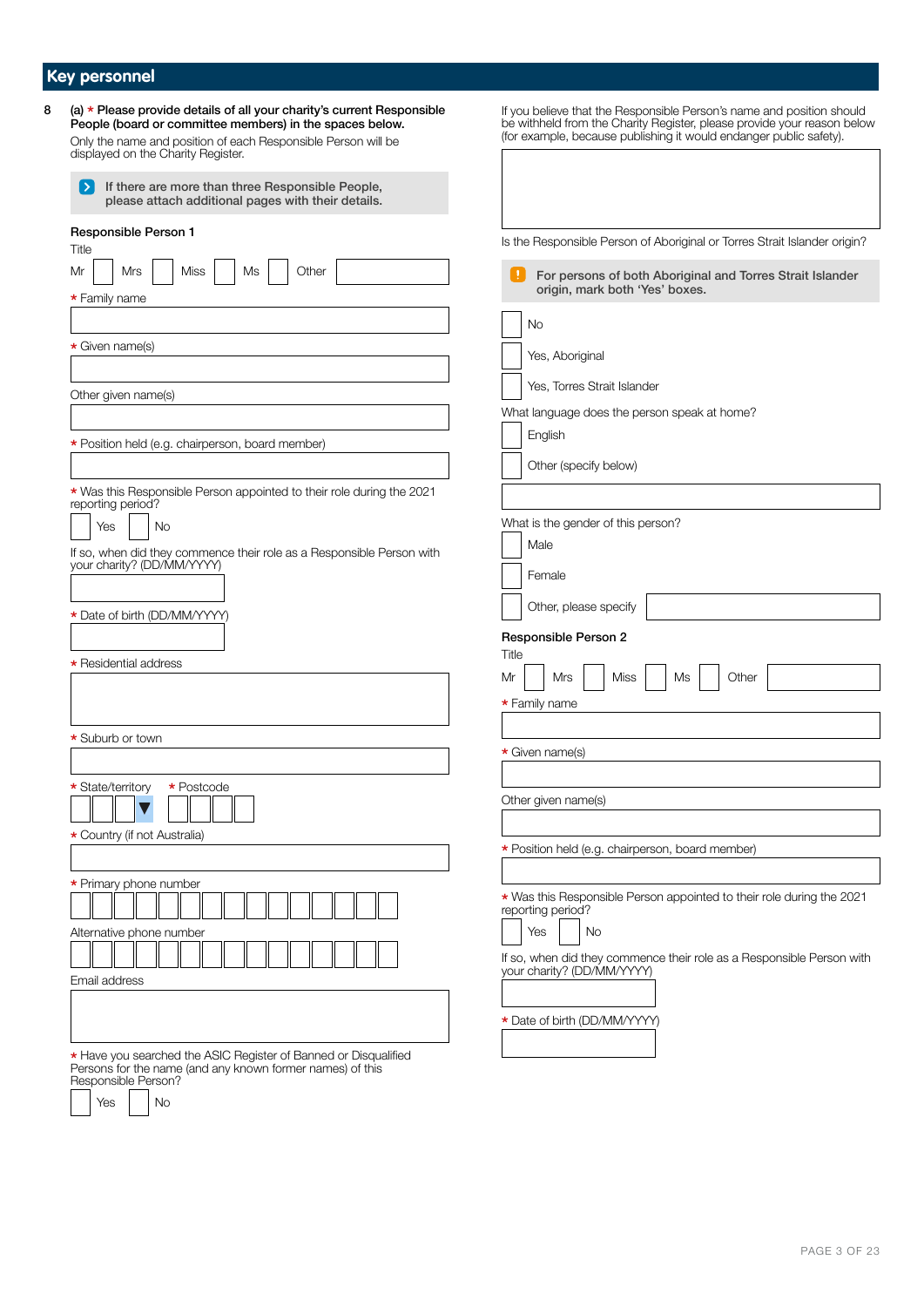## **Key personnel**

| * Residential address                                                            | Responsible Person 3<br>Title                                                                                                                                                                                       |
|----------------------------------------------------------------------------------|---------------------------------------------------------------------------------------------------------------------------------------------------------------------------------------------------------------------|
|                                                                                  | Mr<br>Other<br>Mrs<br>Miss<br>Ms                                                                                                                                                                                    |
| * Suburb or town                                                                 | * Family name                                                                                                                                                                                                       |
|                                                                                  |                                                                                                                                                                                                                     |
|                                                                                  | * Given name(s)                                                                                                                                                                                                     |
| * State/territory<br>* Postcode                                                  |                                                                                                                                                                                                                     |
| * Country (if not Australia)                                                     | Other given name(s)                                                                                                                                                                                                 |
|                                                                                  |                                                                                                                                                                                                                     |
|                                                                                  | * Position held (e.g. chairperson, board member)                                                                                                                                                                    |
| * Primary phone number                                                           |                                                                                                                                                                                                                     |
|                                                                                  | * Was this Responsible Person appointed to their role during the 2021                                                                                                                                               |
| Alternative phone number                                                         | reporting period?<br>Yes<br><b>No</b>                                                                                                                                                                               |
| Email address                                                                    |                                                                                                                                                                                                                     |
|                                                                                  | If so, when did they commence their role as a Responsible Person with<br>your charity? (DD/MM/YYYY)                                                                                                                 |
|                                                                                  |                                                                                                                                                                                                                     |
|                                                                                  | * Date of birth (DD/MM/YYYY)                                                                                                                                                                                        |
| * Have you searched the ASIC Register of Banned or Disqualified                  |                                                                                                                                                                                                                     |
| Persons for the name (and any known former names) of this<br>Responsible Person? |                                                                                                                                                                                                                     |
| <b>No</b><br>Yes                                                                 | * Residential address                                                                                                                                                                                               |
| If you believe that the Responsible Person's name and position should            |                                                                                                                                                                                                                     |
| be withheld from the Charity Register, please provide your reason below          |                                                                                                                                                                                                                     |
| (for example, because publishing it would endanger public safety).               | * Suburb or town                                                                                                                                                                                                    |
|                                                                                  |                                                                                                                                                                                                                     |
|                                                                                  | * State/territory<br>* Postcode                                                                                                                                                                                     |
|                                                                                  |                                                                                                                                                                                                                     |
|                                                                                  |                                                                                                                                                                                                                     |
| Is the Responsible Person of Aboriginal or Torres Strait Islander origin?        | * Country (if not Australia)                                                                                                                                                                                        |
| H.<br>For persons of both Aboriginal and Torres Strait Islander                  |                                                                                                                                                                                                                     |
| origin, mark both 'Yes' boxes.                                                   | * Primary phone number                                                                                                                                                                                              |
|                                                                                  |                                                                                                                                                                                                                     |
| No                                                                               | Alternative phone number                                                                                                                                                                                            |
| Yes, Aboriginal                                                                  |                                                                                                                                                                                                                     |
| Yes, Torres Strait Islander                                                      | Email address                                                                                                                                                                                                       |
| What language does the person speak at home?                                     |                                                                                                                                                                                                                     |
| English                                                                          |                                                                                                                                                                                                                     |
|                                                                                  | * Have you searched the ASIC Register of Banned or Disqualified                                                                                                                                                     |
| Other (specify below)                                                            | Persons for the name (and any known former names) of this<br>Responsible Person?                                                                                                                                    |
|                                                                                  |                                                                                                                                                                                                                     |
| What is the gender of this person?                                               | Yes<br>No                                                                                                                                                                                                           |
| Male                                                                             | If you believe that the Responsible Person's name and position should<br>be withheld from the Charity Register, please provide your reason below (for example, because publishing it would endanger public safety). |
| Female                                                                           |                                                                                                                                                                                                                     |
| Other, please specify                                                            |                                                                                                                                                                                                                     |
|                                                                                  |                                                                                                                                                                                                                     |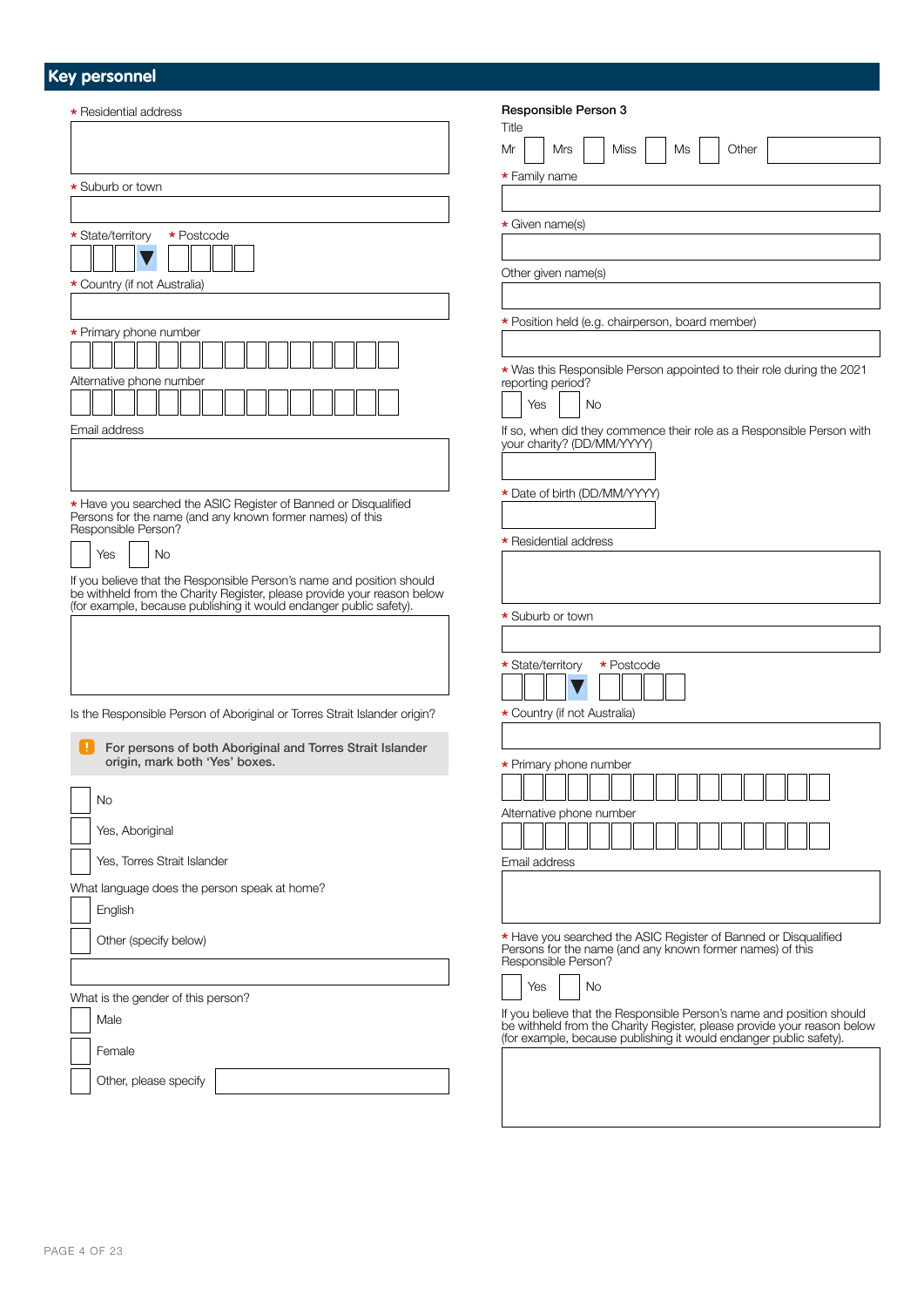### **Key personnel**

| Is the Responsible Person of Aboriginal or Torres Strait Islander origin?                                                   | Person 2                                                                                      |
|-----------------------------------------------------------------------------------------------------------------------------|-----------------------------------------------------------------------------------------------|
| ÷.<br>For persons of both Aboriginal and Torres Strait Islander<br>origin, mark both 'Yes' boxes.                           | Title<br>Mr<br>Mrs<br><b>Miss</b><br>Ms<br>Other                                              |
| No                                                                                                                          | * Family name                                                                                 |
| Yes, Aboriginal                                                                                                             | * Given name(s)                                                                               |
| Yes, Torres Strait Islander                                                                                                 |                                                                                               |
| What language does the person speak at home?<br>English                                                                     | Other given name(s)                                                                           |
| Other (specify below)                                                                                                       | * Position previously held (e.g. chairperson, board member)                                   |
| What is the gender of this person?<br>Male                                                                                  | * Date this person ended their role as a Responsible Person<br>with your charity (DD/MM/YYYY) |
| Female<br>Other, please specify                                                                                             | Person 3<br>Title                                                                             |
| (b) * Provide details of anyone who ceased being a Responsible<br>Person for your charity during the 2021 reporting period. | Mrs<br><b>Miss</b><br>Ms<br>Other<br>Mr<br><b>*</b> Family name                               |
| If there have been more than three changes, please<br>▸<br>attach additional pages with their details.                      | * Given name(s)                                                                               |
| Person 1<br>Title                                                                                                           | Other given name(s)                                                                           |
| Mrs<br><b>Miss</b><br>Other<br>Ms<br>Mr<br>* Family name                                                                    | * Position previously held (e.g. chairperson, board member)                                   |
| * Given name(s)                                                                                                             | * Date this person ended their role as a Responsible Person<br>with your charity (DD/MM/YYYY) |
| Other given name(s)                                                                                                         |                                                                                               |
| * Position previously held (e.g. chairperson, board member)                                                                 |                                                                                               |
| * Date this person ended their role as a Responsible Person<br>with your charity (DD/MM/YYYY)                               |                                                                                               |

held (e.g. chairperson, board member)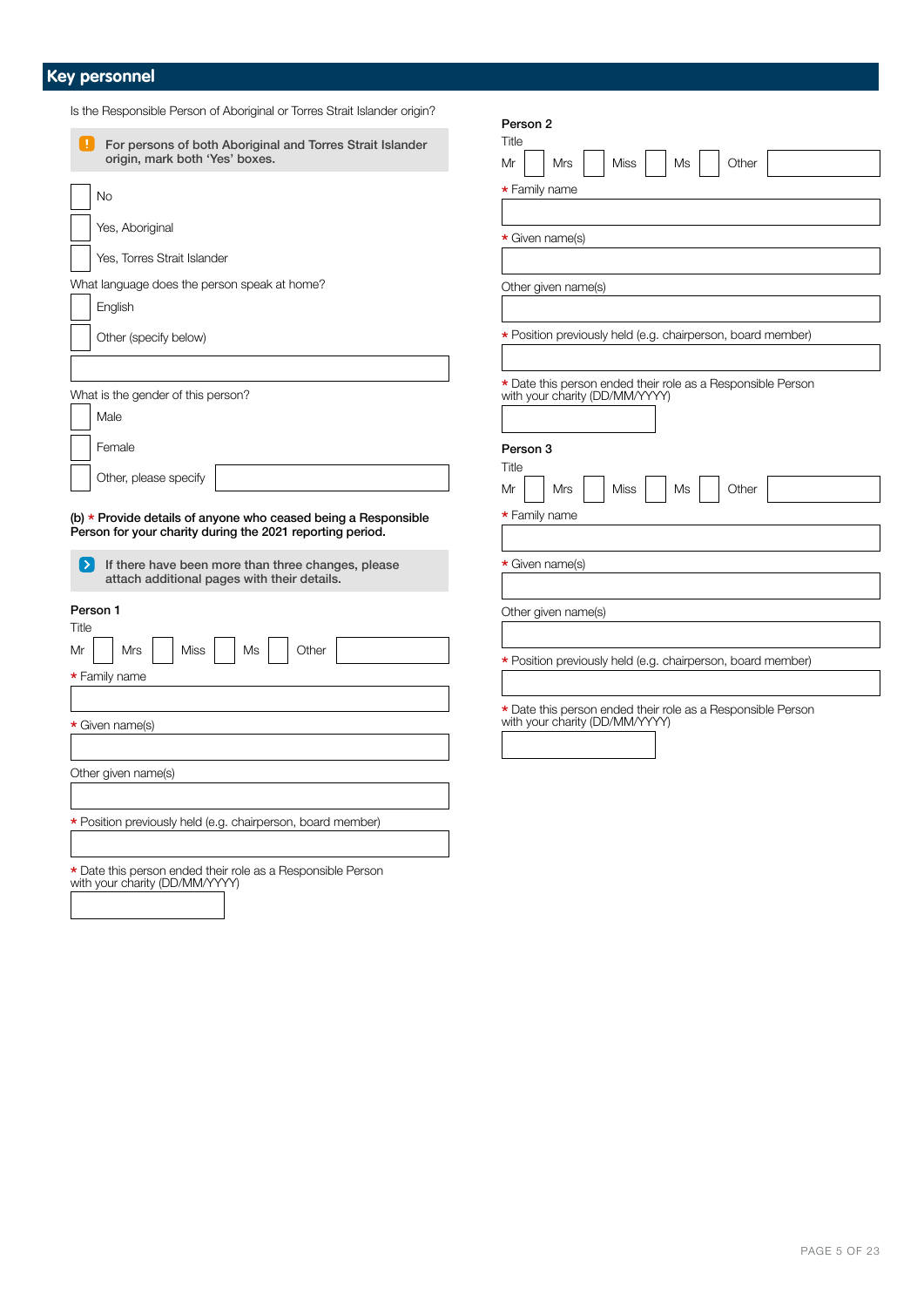# **Charity programs** <sup>9</sup> \* Did your charity operate in the 2021 reporting period? Operating includes undertaking activities and programs as well as providing funds or other support. This can be financial or non-financial – for example, developing a strategic plan, employing staff and doing administrative work are all activities. Yes > Move to Question 10 No > Explain why your charity did not operate below. Skip to the next section (the 'People' section). 10 \* Describe how your charity's work helped achieve its overall mission and main aims. Provide a short summary (2 or 3 sentences or dot points). Example response: *We provided counselling, support and other*  services to teenagers who, due to financial or family-related pressures, may be at risk of dropping out of secondary school.

#### 11 \* Provide details of your charity's programs.

For help reporting programs, use our online practice tool:  $\rightarrow$ [acnc.gov.au/ais-program-previewer-2021.](http://acnc.gov.au/ais-program-previewer-2021)

You must provide details of at least one charity program. You can provide a maximum of 10 programs.

For each program, you must provide:

- the program's name
- the type of work the program does
- the program's beneficiaries who it aims to help
- the location of the program where it operates
- a website link with information about the program (if there is one).
- If your charity has more than three programs, please attach additional pages with the details of each program.

### **Program 1**

#### \* (a) Program name

If the program does not have a name, you can give the program a short descriptive name that will help people understand what it is.

#### \* (b) Classification

Note: The charity's programs may already be classified based on a discussion one of the charity's representatives had with us.

If the charity's programs are not yet classified, please choose the best classification from the prescribed list at [acnc.gov.au/ais-program-previewer-2021](http://acnc.gov.au/ais-program-previewer-2021).

You must choose a program classification from this list. You cannot make up your own classification.

#### \* (c) Beneficiaries

Select the main beneficiaries for your charity's program.

Where possible, select your charity's beneficiaries under the options provided rather than selecting 'other'. If any main beneficiaries are not listed, select 'others' and briefly describe them using a single word or phrase.

Early childhood – under  $6 \overline{\phantom{a}}$  Aboriginal and Torres Strait Islander people

Children – 6 to under 15  $\Big|\begin{array}{c} \text{Gay, lessbian, bisexual,} \\ \text{trapezandor or interpolant.} \end{array}\Big|$ transgender or intersex persons



| Youth - 15 to under 25                              | Migrants, refugees<br>or asylum seekers                           |
|-----------------------------------------------------|-------------------------------------------------------------------|
| Adults – 25 to under 65                             | People from a culturally and<br>linguistically diverse background |
| Adults – 65 and over                                | People in rural/regional/remote<br>communities                    |
| Families                                            |                                                                   |
| Financially disadvantaged<br>people                 | Females                                                           |
| People at risk of<br>homelessness/The homeless      | Males                                                             |
| People with chronic illness<br>(including terminal) | Animals                                                           |
| People with disabilities                            | Environment                                                       |
| Pre/post release offenders<br>and/or their families | Other charities                                                   |
| Unemployed persons                                  | Overseas communities<br>or charities                              |
| Veterans and/or their<br>families                   | General community in Australia                                    |
| Victims of crime<br>(including family violence)     | Victims of disaster                                               |
|                                                     | Others (describe below). Limit your responses to 225 characters.  |
|                                                     |                                                                   |
|                                                     |                                                                   |

#### \* (d) Program locations

Provide the specific areas in which this program operates and helps or benefits its beneficiaries. It may be many locations or it may be a single location.

If this program helps or benefits beneficiaries in multiple areas, enter either all the locations or provide the suburbs or towns.

You can provide a maximum of 10 locations per program. If the program operates in more than 10 locations, you can provide locations based on region or state.

The location will be important information on the public Charity Register, so the more specific you are, the more likely people are to find your charity's work.

#### (i) Australian locations

If your charity's program only operates overseas, provide the locations at ii. Overseas locations.

#### (ii) Overseas locations

List all the countries where your charity conducted activities or programs or provided funding or other support to communities. There is a list of countries on pages 20 and 21. Use a comma between each country.

Charities that operate overseas must answer question 12.

#### (e) Program weblink

If the program has a website address, provide it below.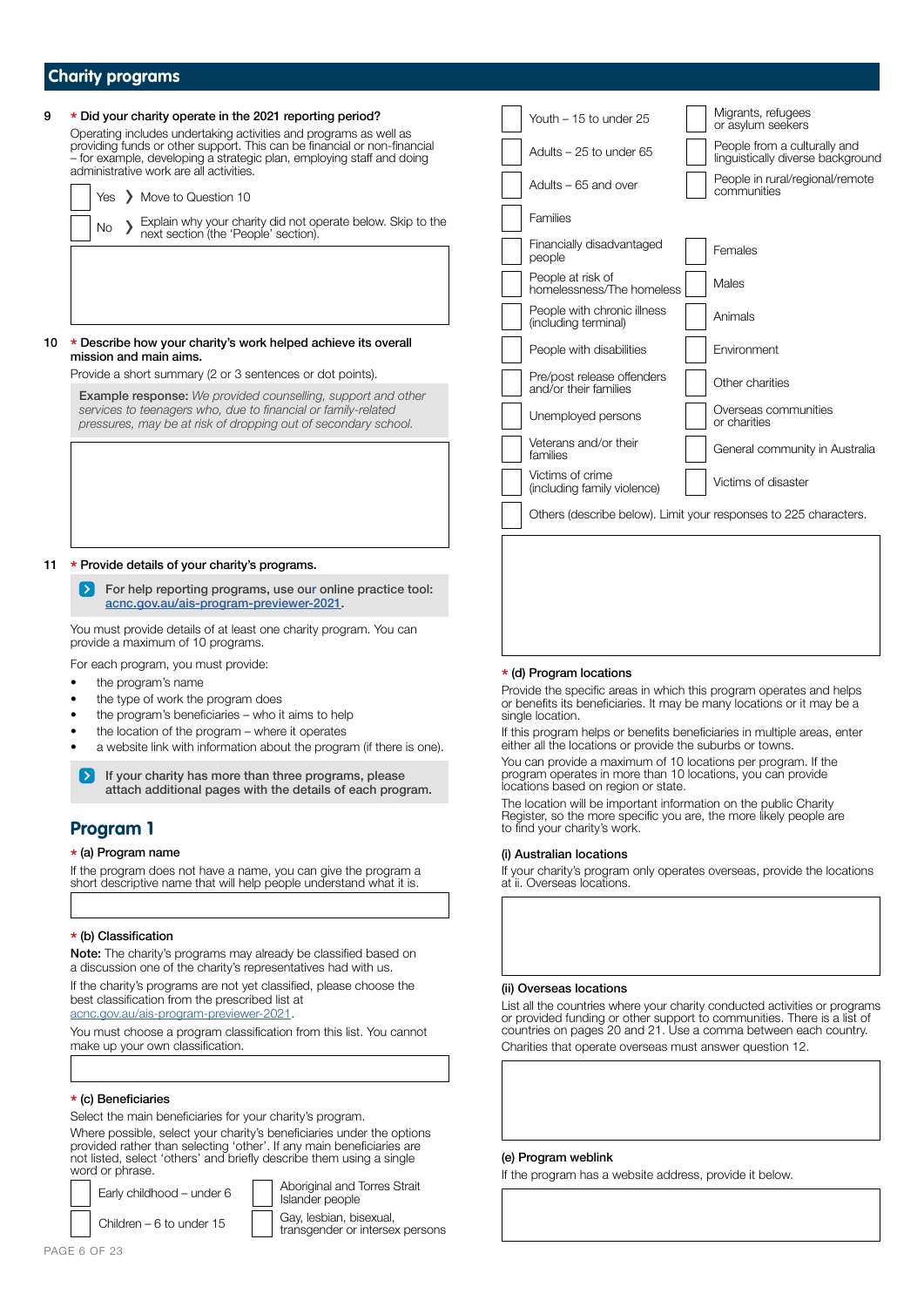### **Program 2**

### \* (a) Program name

If the program does not have a name, you can give the program a short descriptive name that will help people understand what it is.

### \* (b) Classification

Note: The charity's programs may already be classified based on a discussion one of the charity's representatives had with us.

If the charity's programs are not yet classified, please choose the best classification from the prescribed list at [acnc.gov.au/ais-program-previewer-2021.](http://acnc.gov.au/ais-program-previewer-2021)

You must choose a program classification from this list. You cannot make up your own classification.

### \* (c) Beneficiaries

Select the main beneficiaries for your charity's program.

Where possible, select your charity's beneficiaries under the options provided rather than selecting 'other'. If any main beneficiaries are not listed, select 'others' and briefly describe them using a single word or phrase.

 $E = \frac{1}{2}$  and  $E = \frac{1}{2}$  and  $E = \frac{1}{2}$ 

| Early childhood - under 6                                        | ADONGINAL AND TONES STAIL<br><b>Islander people</b>               |
|------------------------------------------------------------------|-------------------------------------------------------------------|
| Children - 6 to under 15                                         | Gay, lesbian, bisexual,<br>transgender or intersex persons        |
| Youth - 15 to under 25                                           | Migrants, refugees<br>or asylum seekers                           |
| Adults - 25 to under 65                                          | People from a culturally and<br>linguistically diverse background |
| Adults - 65 and over                                             | People in rural/regional/remote<br>communities                    |
| Families                                                         |                                                                   |
| Financially disadvantaged<br>people                              | Females                                                           |
| People at risk of<br>homelessness/The homeless                   | Males                                                             |
| People with chronic illness<br>(including terminal)              | Animals                                                           |
| People with disabilities                                         | Environment                                                       |
| Pre/post release offenders<br>and/or their families              | Other charities                                                   |
| Unemployed persons                                               | Overseas communities<br>or charities                              |
| Veterans and/or their<br>families                                | General community in Australia                                    |
| Victims of crime<br>(including family violence)                  | Victims of disaster                                               |
| Others (describe below). Limit your responses to 225 characters. |                                                                   |
|                                                                  |                                                                   |
|                                                                  |                                                                   |
|                                                                  |                                                                   |
|                                                                  |                                                                   |
|                                                                  |                                                                   |

### \* (d) Program locations

Provide the specific areas in which this program operates and helps or benefits its beneficiaries. It may be many locations or it may be a single location.

If this program helps or benefits beneficiaries in multiple areas, enter either all the locations or provide the suburbs or towns.

You can provide a maximum of 10 locations per program. If the program operates in more than 10 locations, you can provide locations based on region or state.

The location will be important information on the public Charity Register, so the more specific you are, the more likely people are to find your charity's work.

### (i) Australian locations

If your charity's program only operates overseas, provide the locations at ii. Overseas locations.

#### (ii) Overseas locations

List all the countries where your charity conducted activities or programs or provided funding or other support to communities. There is a list of countries on pages 20 and 21. Use a comma between each country. Charities that operate overseas must answer question 12.

#### (e) Program weblink

If the program has a website address, provide it below.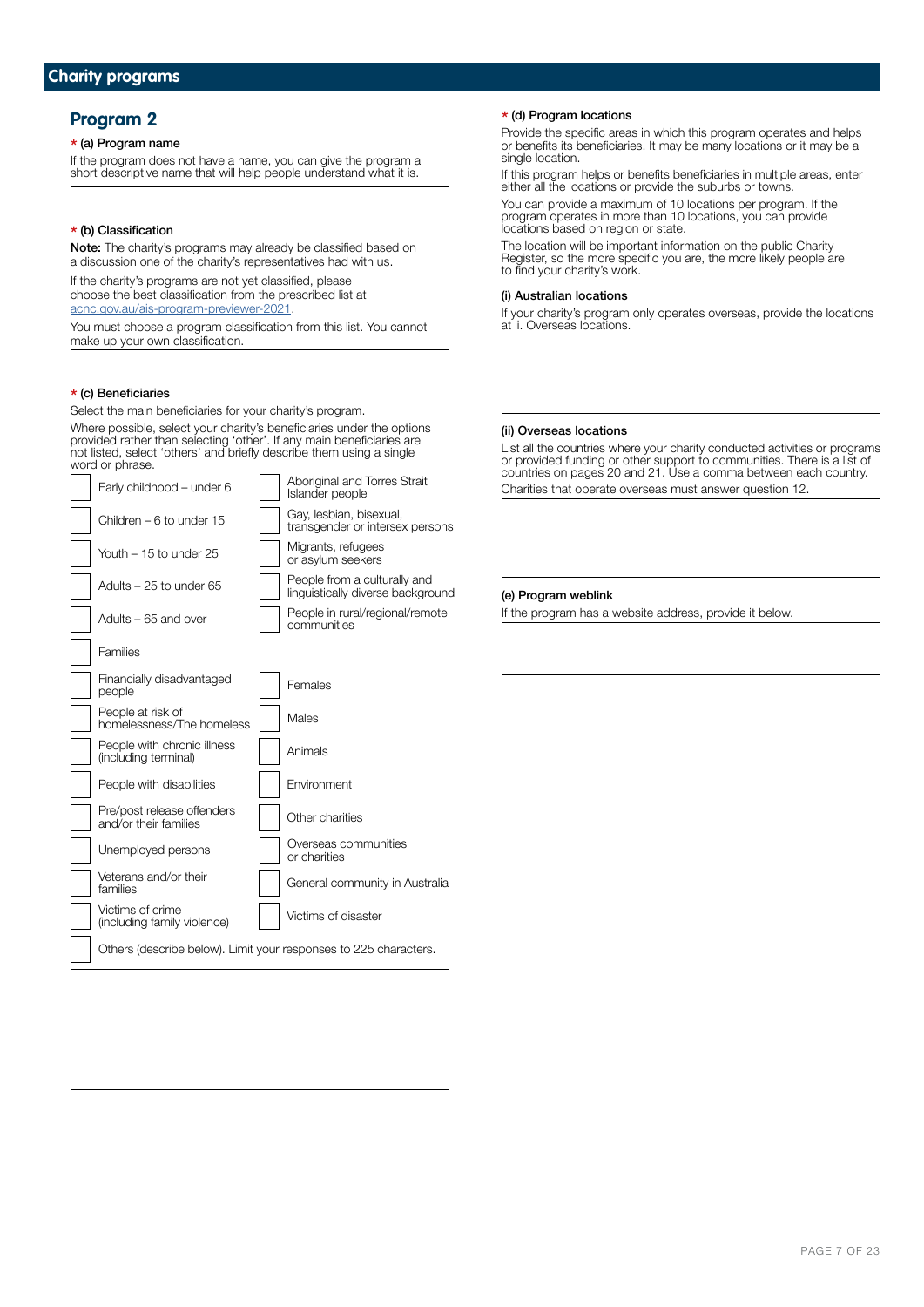### **Program 3**

### \* (a) Program name

If the program does not have a name, you can give the program a short descriptive name that will help people understand what it is.

#### \* (b) Classification

Note: The charity's programs may already be classified based on a discussion one of the charity's representatives had with us.

If the charity's programs are not yet classified, please choose the best classification from the prescribed list at [acnc.gov.au/ais-program-previewer-2021.](http://acnc.gov.au/ais-program-previewer-2021)

You must choose a program classification from this list. You cannot make up your own classification.

#### \* (c) Beneficiaries

Select the main beneficiaries for your charity's program. Where possible, select your charity's beneficiaries under the options provided rather than selecting 'other'. If any main beneficiaries are not listed, select 'others' and briefly describe them using a single word or phrase.  $\Box$  Aboriginal and Torres  $\Omega$ 

| Early childhood - under 6                                        | ADONGINAL QHU TUNGS ON AIL<br>Islander people                     |
|------------------------------------------------------------------|-------------------------------------------------------------------|
| Children - 6 to under 15                                         | Gay, lesbian, bisexual,<br>transgender or intersex persons        |
| Youth – 15 to under 25                                           | Migrants, refugees<br>or asylum seekers                           |
| Adults - 25 to under 65                                          | People from a culturally and<br>linguistically diverse background |
| Adults - 65 and over                                             | People in rural/regional/remote<br>communities                    |
| Families                                                         |                                                                   |
| Financially disadvantaged<br>people                              | Females                                                           |
| People at risk of<br>homelessness/The homeless                   | Males                                                             |
| People with chronic illness<br>(including terminal)              | Animals                                                           |
| People with disabilities                                         | Environment                                                       |
| Pre/post release offenders<br>and/or their families              | Other charities                                                   |
| Unemployed persons                                               | Overseas communities<br>or charities                              |
| Veterans and/or their<br>families                                | General community in Australia                                    |
| Victims of crime<br>(including family violence)                  | Victims of disaster                                               |
| Others (describe below). Limit your responses to 225 characters. |                                                                   |
|                                                                  |                                                                   |
|                                                                  |                                                                   |
|                                                                  |                                                                   |
|                                                                  |                                                                   |
|                                                                  |                                                                   |

#### \* (d) Program locations

Provide the specific areas in which this program operates and helps or benefits its beneficiaries. It may be many locations or it may be a single location.

If this program helps or benefits beneficiaries in multiple areas, enter either all the locations or provide the suburbs or towns.

You can provide a maximum of 10 locations per program. If the program operates in more than 10 locations, you can provide locations based on region or state.

The location will be important information on the public Charity Register, so the more specific you are, the more likely people are to find your charity's work.

#### (i) Australian locations

If your charity's program only operates overseas, provide the locations at ii. Overseas locations.

#### (ii) Overseas locations

List all the countries where your charity conducted activities or programs or provided funding or other support to communities. There is a list of countries on pages 20 and 21. Use a comma between each country. Charities that operate overseas must answer question 12.

#### (e) Program weblink

If the program has a website address, provide it below.

### 12  $\star$  (a) Select the type(s) of international work your charity undertakes.

Only answer this question if any charity programs have an overseas operating location.

Transferring funds or goods overseas

Operating overseas including delivering programs

Other (please describe in the box below)

 $\mathbf{L}$ Charities that conduct work overseas must comply with the External Conduct Standards for their international work. See more about the External Conduct Standards at [acnc.gov.au/ECS](https://www.acnc.gov.au/ECS).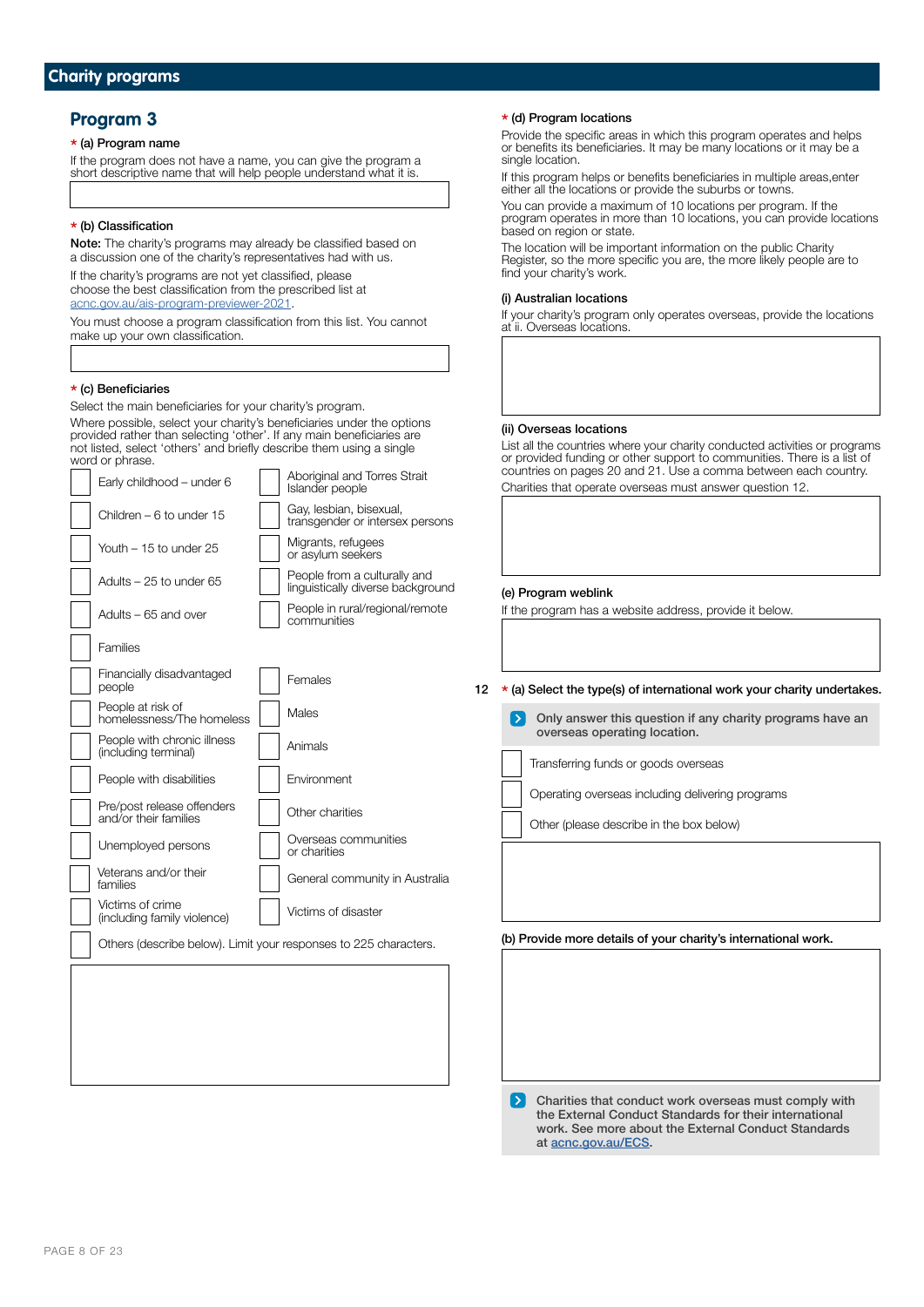### **People**

### 13 (a)  $*$  How many paid employees worked for your charity during the last pay period of the 2021 reporting period? You might find this information in your charity's annual report, organisational chart or PAYG forms. Note: Do not include paid contractors in this figure because contractors are not considered employees for the purposes of this question.Full time employees (excluding casuals) Part time employees (excluding casuals) Casual employees (b) How many full-time equivalent staff (FTE) worked for your charity during the last pay period of the 2021 reporting period? This question is mandatory for medium and large charities  $\triangleright$ and optional for small charities. Full-time equivalent (FTE) staff refers to the number of full-time employees that your charity would have if it combined the hours of full-time, part-time and casual employees. You might get this figure from your charity's payroll system. You can manually work out your charity's FTE staff figure by adding up the total of all employee paid hours (including paid leave) for the relevant period, and then dividing this figure by the number of hours normally worked by a full time employee.

Full-time equivalent staff

#### 14 \* How many unpaid volunteers worked for your charity during the 2021 reporting period?

A volunteer is someone who willingly gives unpaid help, including their time, services or skills, to your charity (includes unpaid board or committee members).

Volunteers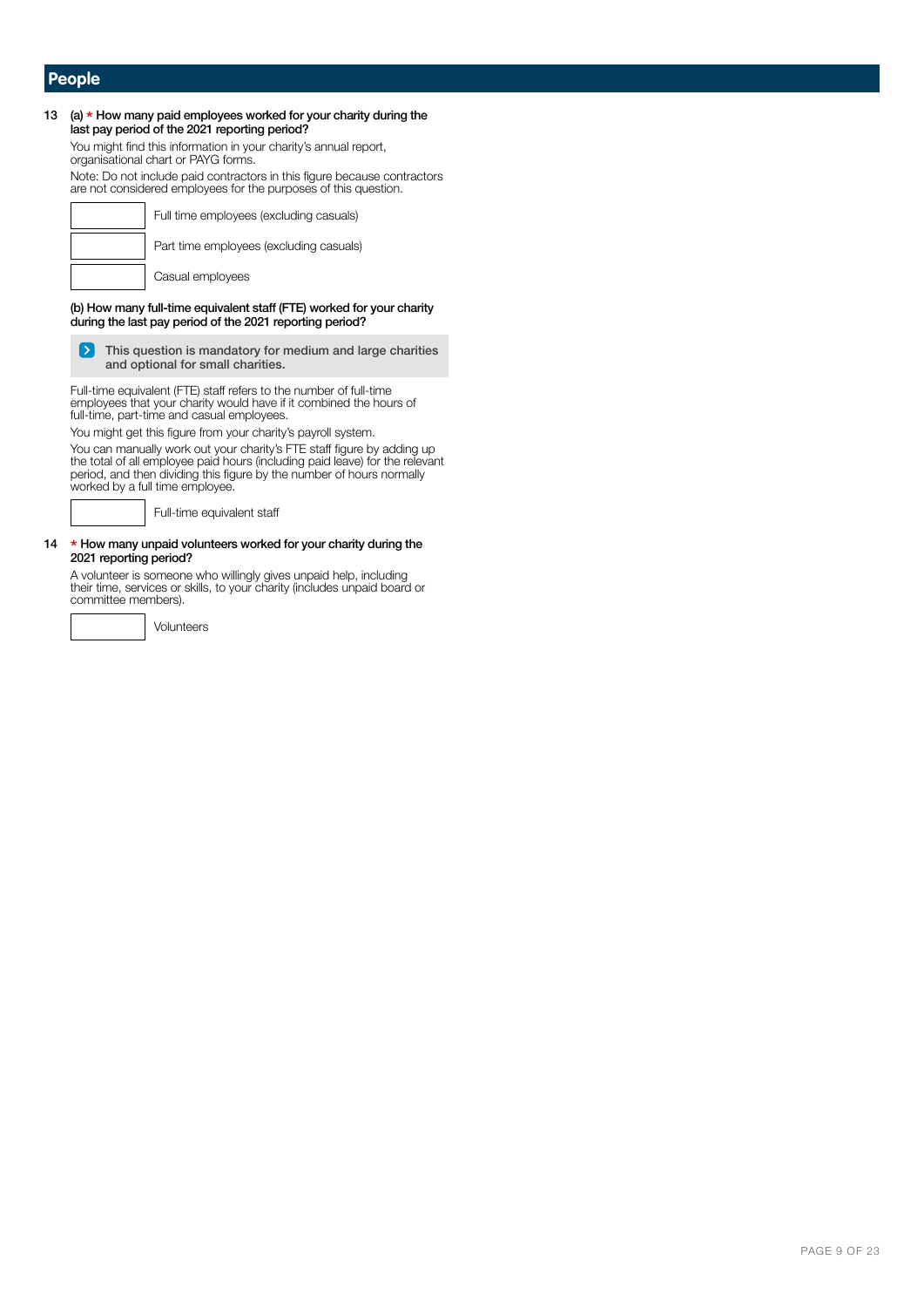|                                                                                                                                 | <b>Finances</b>                                                                                                                                                                                                                                          |                    |                                  |               |                                                                                                                      |                                                                                                                                                                                                                                                |                       |
|---------------------------------------------------------------------------------------------------------------------------------|----------------------------------------------------------------------------------------------------------------------------------------------------------------------------------------------------------------------------------------------------------|--------------------|----------------------------------|---------------|----------------------------------------------------------------------------------------------------------------------|------------------------------------------------------------------------------------------------------------------------------------------------------------------------------------------------------------------------------------------------|-----------------------|
| It is mandatory for all charities, except confirmed Basic Religious<br>Charities and independent schools using the transitional |                                                                                                                                                                                                                                                          |                    | <b>Small</b>                     |               | Annual revenue less than \$250,000.<br>Complete financial information on this page.                                  |                                                                                                                                                                                                                                                |                       |
|                                                                                                                                 | arrangements, to answer the questions in this section. The<br>financial questions you need to complete will depend on your<br>charity's size as selected in question 4. This information will<br>appear on the Charity Register unless otherwise stated. |                    |                                  | <b>Medium</b> | Annual revenue of \$250,000 to \$999,999.<br>Complete questions and financial information on<br>pages 11, 12 and 15. |                                                                                                                                                                                                                                                |                       |
|                                                                                                                                 | If you are required to complete this section of the form, make<br>sure you complete all of the relevant questions. If you submit<br>an incomplete form to the ACNC, we will return it to you<br>unprocessed and ask you to complete it.                  |                    |                                  | Large         |                                                                                                                      | Annual revenue of \$1 million or more.<br>Complete questions and financial information on<br>pages 13, 14 and 15.                                                                                                                              |                       |
|                                                                                                                                 | <b>Small charities</b>                                                                                                                                                                                                                                   |                    |                                  |               |                                                                                                                      | Cash accounting records revenue when money is received and expenses when                                                                                                                                                                       |                       |
|                                                                                                                                 | All questions relate to the 2021 reporting period.                                                                                                                                                                                                       |                    | expenses when they are incurred. |               |                                                                                                                      | money is paid out. Accrual accounting records revenue when it is earned and                                                                                                                                                                    |                       |
|                                                                                                                                 | 15 * Did your charity use cash or accrual accounting in<br>the 2021 reporting period? (Select one only)<br>Accrual<br>Cash                                                                                                                               | $\rightarrow$ $\,$ |                                  |               | dollar signs, commas, or decimal places.                                                                             | Complete the income statement summary and balance sheet extract, as set out<br>below. Check you are using financial statements from the 2021 reporting period.<br>Enter amounts in Australian dollars. Drop off any cents and do not enter any |                       |
|                                                                                                                                 |                                                                                                                                                                                                                                                          |                    |                                  |               |                                                                                                                      | For more information, read the 2021 AIS Guide at acnc.gov.au/2021AISGuide.                                                                                                                                                                     |                       |
|                                                                                                                                 | * INCOME STATEMENT summary<br>For the period 1 July 2020 to 30 June 2021<br>(If your charity's reporting period is different, provide the date range below.)                                                                                             |                    | to                               |               |                                                                                                                      |                                                                                                                                                                                                                                                |                       |
|                                                                                                                                 | Revenue/receipts                                                                                                                                                                                                                                         |                    |                                  |               |                                                                                                                      |                                                                                                                                                                                                                                                |                       |
| а                                                                                                                               | Revenue from government (including grants)                                                                                                                                                                                                               |                    |                                  |               | \$                                                                                                                   |                                                                                                                                                                                                                                                | $\propto$             |
| b                                                                                                                               | Donations and bequests                                                                                                                                                                                                                                   |                    |                                  |               | \$                                                                                                                   |                                                                                                                                                                                                                                                | $\overline{\times}$   |
| C                                                                                                                               | Revenue from providing goods or services (optional)                                                                                                                                                                                                      |                    |                                  |               | \$                                                                                                                   |                                                                                                                                                                                                                                                | $\propto$             |
| d                                                                                                                               | Revenue from investments (optional)                                                                                                                                                                                                                      |                    |                                  |               | \$                                                                                                                   |                                                                                                                                                                                                                                                | $\propto$             |
| е                                                                                                                               | Other revenue/receipts                                                                                                                                                                                                                                   |                    |                                  |               | \$                                                                                                                   |                                                                                                                                                                                                                                                | $\propto$             |
| f                                                                                                                               | Total revenue/receipts (a+b+c+d+e)                                                                                                                                                                                                                       |                    |                                  |               | \$                                                                                                                   |                                                                                                                                                                                                                                                | ·×                    |
| g                                                                                                                               | Other income (for example, gains)                                                                                                                                                                                                                        |                    |                                  |               | \$                                                                                                                   |                                                                                                                                                                                                                                                | $\propto$             |
| h                                                                                                                               | Total income/receipts (f+g)                                                                                                                                                                                                                              |                    |                                  |               | \$                                                                                                                   |                                                                                                                                                                                                                                                | $\propto$             |
|                                                                                                                                 | <b>Expenses/payments</b>                                                                                                                                                                                                                                 |                    |                                  |               |                                                                                                                      |                                                                                                                                                                                                                                                |                       |
|                                                                                                                                 | Employee expenses/payments                                                                                                                                                                                                                               |                    |                                  |               | \$                                                                                                                   |                                                                                                                                                                                                                                                | $\overline{\times}$   |
| k                                                                                                                               | Grant and donations made for use in Australia                                                                                                                                                                                                            |                    |                                  |               | \$                                                                                                                   |                                                                                                                                                                                                                                                | $\propto$             |
|                                                                                                                                 | Grants and donations made for use outside Australia                                                                                                                                                                                                      |                    |                                  |               | \$                                                                                                                   |                                                                                                                                                                                                                                                | $\propto$             |
| m                                                                                                                               | Other expenses/payments                                                                                                                                                                                                                                  |                    |                                  |               | \$                                                                                                                   |                                                                                                                                                                                                                                                | $\overline{\times}$   |
| n                                                                                                                               | Total expenses/payments (i+k+l+m)                                                                                                                                                                                                                        |                    |                                  |               | \$                                                                                                                   |                                                                                                                                                                                                                                                | $\propto$             |
| O                                                                                                                               | Net surplus/deficit (h-n)                                                                                                                                                                                                                                |                    |                                  |               | \$                                                                                                                   |                                                                                                                                                                                                                                                | $\boldsymbol{\times}$ |
|                                                                                                                                 | *BALANCE SHEET extract                                                                                                                                                                                                                                   |                    |                                  |               |                                                                                                                      |                                                                                                                                                                                                                                                |                       |
| V                                                                                                                               | Total assets                                                                                                                                                                                                                                             |                    |                                  |               | \$                                                                                                                   |                                                                                                                                                                                                                                                | $\propto$             |
| aa                                                                                                                              | <b>Total liabilities</b>                                                                                                                                                                                                                                 |                    |                                  |               | \$                                                                                                                   |                                                                                                                                                                                                                                                | $\propto$             |
| ab                                                                                                                              | Net assets/liabilities (v-aa)                                                                                                                                                                                                                            |                    |                                  |               | \$                                                                                                                   |                                                                                                                                                                                                                                                | $\overline{\times}$   |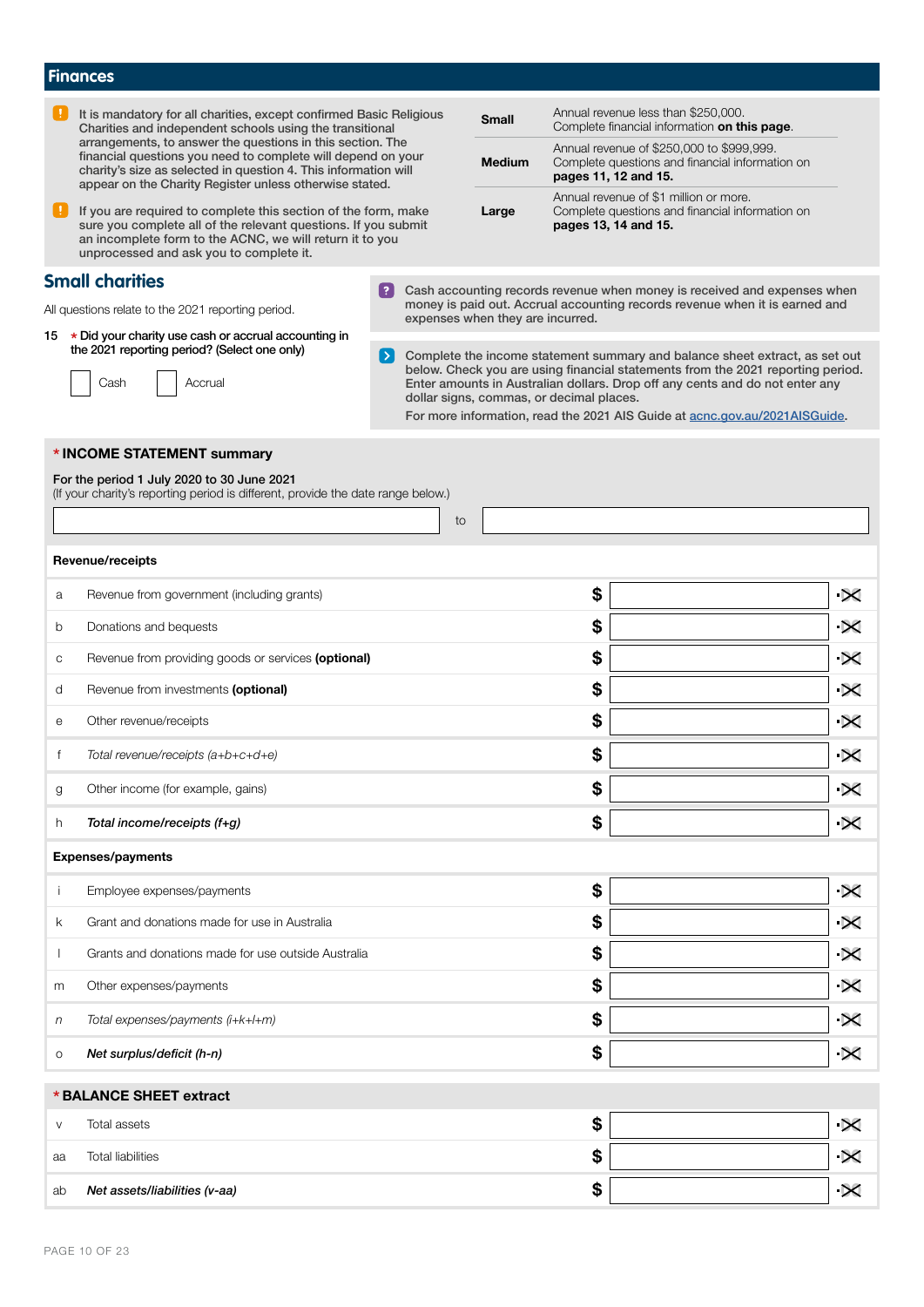## **Medium charities**

All questions relate to the 2021 reporting period.

<sup>15</sup> (a) \* Did your charity prepare special purpose financial statements or general purpose financial statements?

Select one option and make sure it is consistent with the notes on your

|    | charity's financial statements and audit report.                                                                                                                                                                                                                                           |  |  |  |
|----|--------------------------------------------------------------------------------------------------------------------------------------------------------------------------------------------------------------------------------------------------------------------------------------------|--|--|--|
|    | Read more information about financial statements at<br>$\geq$ 1<br>acnc.gov.au/financialstatements.                                                                                                                                                                                        |  |  |  |
|    | Special purpose financial statements                                                                                                                                                                                                                                                       |  |  |  |
|    | General purpose financial statements – reduced disclosure regime                                                                                                                                                                                                                           |  |  |  |
|    | General purpose financial statements                                                                                                                                                                                                                                                       |  |  |  |
|    | General purpose financial statements – simplified disclosure                                                                                                                                                                                                                               |  |  |  |
| 15 | (b) $*$ Have you provided a consolidated financial report for multiple<br>entities (i.e. is this financial report for more than one ABN)?                                                                                                                                                  |  |  |  |
|    | The financial information you enter in this form must relate to your<br>charity only. However, if the financial report you attach is consolidated<br>with more than one entity, select 'yes'.                                                                                              |  |  |  |
|    | Yes<br>No                                                                                                                                                                                                                                                                                  |  |  |  |
| 15 | (c) $\star$ In the audit/review report attached to the annual financial<br>statements, is the opinion/conclusion modified? If yes, select the<br>type of modification.                                                                                                                     |  |  |  |
|    | No.<br>$\triangleright$ Go to question 15(d)(i)                                                                                                                                                                                                                                            |  |  |  |
|    | $Yes$ Select type of modification                                                                                                                                                                                                                                                          |  |  |  |
|    | Qualified/Qualification                                                                                                                                                                                                                                                                    |  |  |  |
|    | Adverse                                                                                                                                                                                                                                                                                    |  |  |  |
|    | Disclaimed/Disclaimer                                                                                                                                                                                                                                                                      |  |  |  |
| 15 | $(d)(i)$ * Did your charity have any related party transactions?                                                                                                                                                                                                                           |  |  |  |
|    | $\rightarrow$ $\overline{\phantom{a}}$<br>A related party transaction is a transfer of resources,<br>services or obligations between a charity and a related<br>party regardless of whether a price is charged.                                                                            |  |  |  |
|    | A related party can include people or organisations,<br>including those with a significant influence over the<br>charity's strategy and finances (board members, executive<br>officers) close members of their families or organisations<br>with a significant influence over the charity. |  |  |  |
|    | Read more information about related party transactions<br>at acnc.gov.au/relatedparty.                                                                                                                                                                                                     |  |  |  |
|    | Select one only.<br>Yes<br>No                                                                                                                                                                                                                                                              |  |  |  |
| 15 | (d)(ii) * Does your charity have documented policies or processes<br>about related party transactions?                                                                                                                                                                                     |  |  |  |
|    | Select one only.                                                                                                                                                                                                                                                                           |  |  |  |
|    | and the state of the state of the                                                                                                                                                                                                                                                          |  |  |  |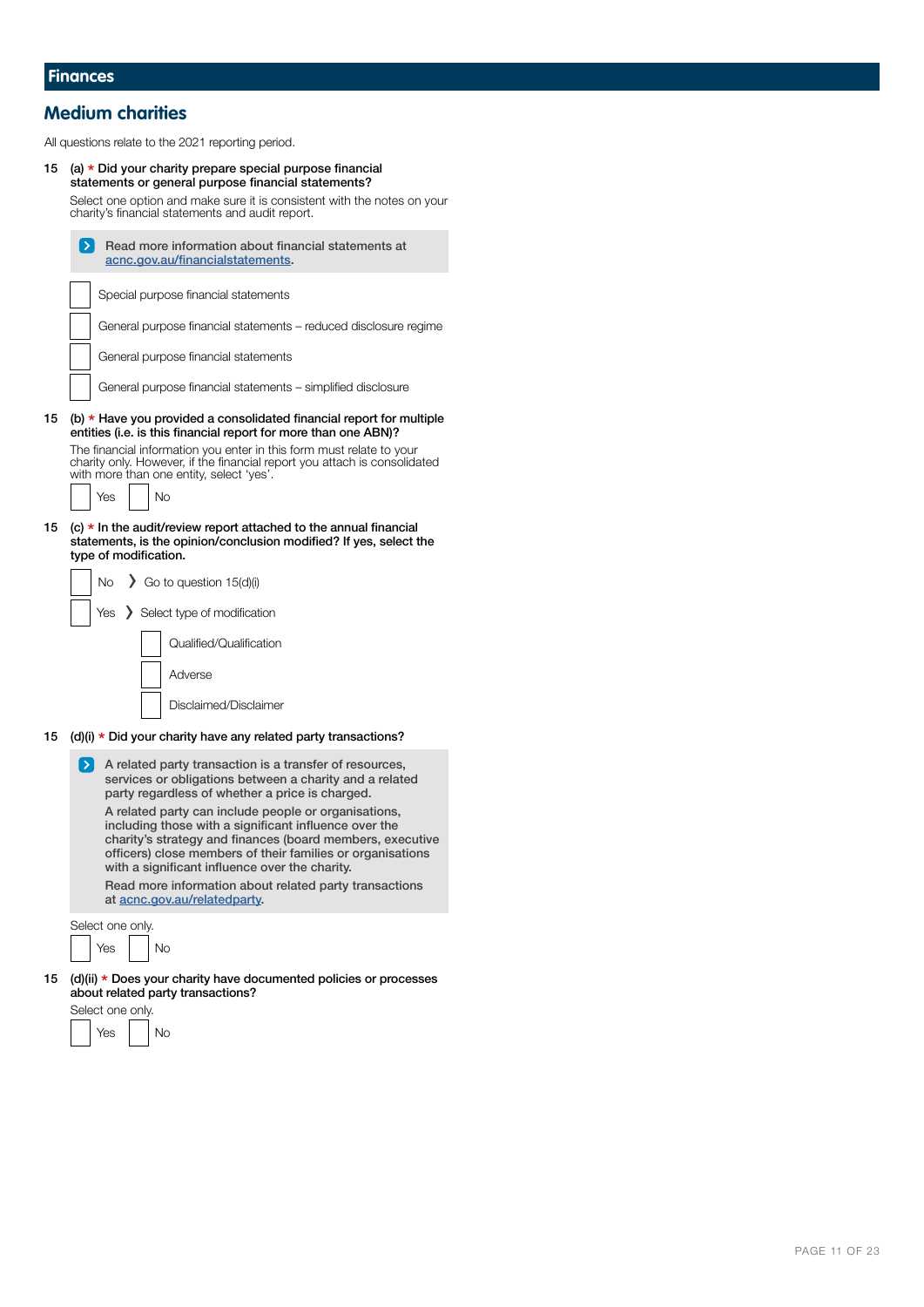### **Finances**

 $\blacksquare$ Complete a comprehensive income statement summary and balance sheet extract, as set out below. Check you are using financial statements from the 2021 reporting period. Enter amounts in Australian dollars. Drop off any cents and do not enter any dollar signs, commas or decimal places.

For more information, read the 2021 AIS Guide at [acnc.gov.au/2021AISGuide.](http://acnc.gov.au/2021aisguide)

### \* COMPREHENSIVE INCOME STATEMENT

For the period 1 July 2020 to 30 June 2021

(If your charity's reporting period is different, provide the date range below.)

to

### Gross Income

| а       | Revenue from government (including grants)          | \$<br>$\times$              |
|---------|-----------------------------------------------------|-----------------------------|
| b       | Donations and bequests                              | \$<br>$\times$              |
| C       | Revenue from providing goods or services            | \$<br>$\times$              |
| d       | Revenue from investments                            | \$<br>$\times$              |
| е       | Other revenue                                       | \$<br>$\times$              |
| f       | Total revenue (a+b+c+d+e)                           | \$<br>$\times$              |
| g       | Other income (for example, gains)                   | \$<br>$\times$              |
| h       | Total income/receipts (f+g)                         | \$<br>$\times$              |
|         |                                                     |                             |
|         | <b>Expenses</b>                                     |                             |
| j       | Employee expenses                                   | \$<br>$\boldsymbol{\times}$ |
| k.      | Grant and donations made for use in Australia       | \$<br>$\boldsymbol{\times}$ |
|         | Grants and donations made for use outside Australia | \$<br>$\boldsymbol{\times}$ |
| m       | All other expenses                                  | \$<br>$\times$              |
| n       | Total expenses (i+k+l+m)                            | \$<br>$\times$              |
| $\circ$ | Net surplus/deficit (h-n)                           | \$<br>$\times$              |
| p       | Other comprehensive income (if applicable)          | \$<br>$\boldsymbol{\times}$ |

#### \* BALANCE SHEET extract

### Assets r Total current assets **\$**  $\boldsymbol{\times}$ u Total non-current assets **\$**  $\overline{\mathbf{X}}$ v *Total assets (r+u)*  $\bullet$  $\times$ Liabilities w Total current liabilities  $\mathbb{S}$  $\infty$ z Total non-current liabilities **\$**  $\boldsymbol{\times}$ aa *Total liabilities (w+z)* \$  $\mathbf{\times}$ ab Net assets/liabilities (v-aa) **\$**  $\mathbf{\times}$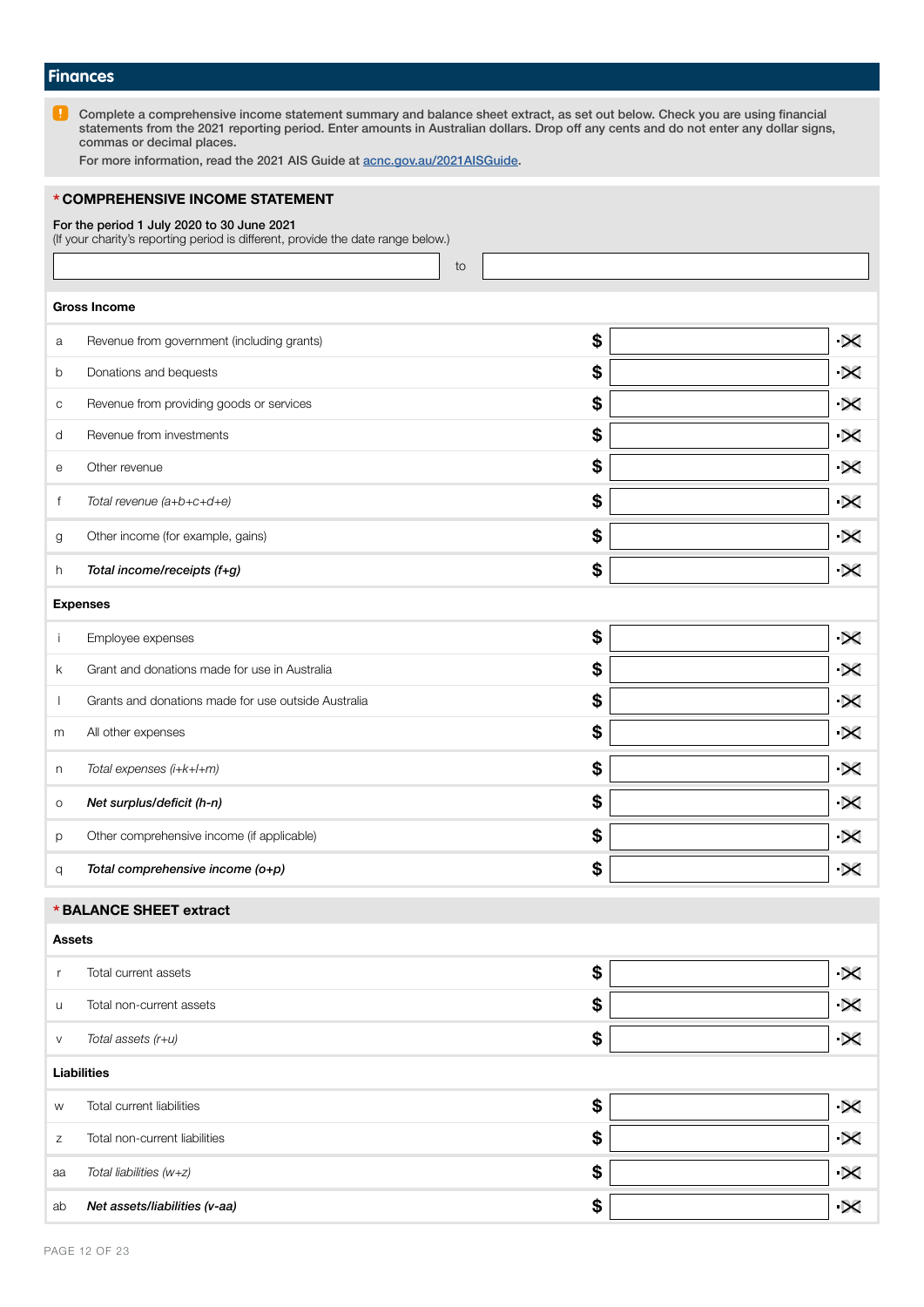# **Large charities**

All questions relate to the 2021 reporting period.

| 15 | (a) $\star$ Did your charity prepare special purpose financial<br>statements or general purpose financial statements?<br>Select one option and make sure it is consistent with the notes on your<br>charity's financial statements and audit report.                                                                                                                                 |
|----|--------------------------------------------------------------------------------------------------------------------------------------------------------------------------------------------------------------------------------------------------------------------------------------------------------------------------------------------------------------------------------------|
|    | Read more information about financial statements at<br>acnc.gov.au/financialstatements.                                                                                                                                                                                                                                                                                              |
|    | Special purpose financial statements                                                                                                                                                                                                                                                                                                                                                 |
|    | General purpose financial statements - reduced disclosure regime                                                                                                                                                                                                                                                                                                                     |
|    | General purpose financial statements                                                                                                                                                                                                                                                                                                                                                 |
|    | General purpose financial statements - simplified disclosure                                                                                                                                                                                                                                                                                                                         |
| 15 | (b) $\star$ Have you provided a consolidated financial report for multiple<br>entities (i.e. is this financial report for more than one ABN)?                                                                                                                                                                                                                                        |
|    | The financial information you enter in this form must relate to your<br>charity only. However, if the financial report you attach is consolidated<br>with more than one entity, select 'yes'.                                                                                                                                                                                        |
|    | <b>No</b><br>Yes                                                                                                                                                                                                                                                                                                                                                                     |
| 15 | $(c)$ * In the audit/review report attached to the annual financial<br>statements, is the opinion/conclusion modified? If yes, select the<br>type of modification.<br>$\sum$ Go to question 15(d)(i)<br>No.                                                                                                                                                                          |
|    | Select type of modification<br>Yes                                                                                                                                                                                                                                                                                                                                                   |
|    | Qualified/Qualification                                                                                                                                                                                                                                                                                                                                                              |
|    | Adverse                                                                                                                                                                                                                                                                                                                                                                              |
|    | Disclaimed/Disclaimer                                                                                                                                                                                                                                                                                                                                                                |
| 15 | $(d)(i)$ * Did your charity have any related party transactions?                                                                                                                                                                                                                                                                                                                     |
|    | $\geq$ $\geq$<br>A related party transaction is a transfer of resources,<br>services or obligations between a charity and a related<br>party regardless of whether a price is charged.                                                                                                                                                                                               |
|    | A related party can include people or organisations,<br>including those with a significant influence over the<br>charity's strategy and finances (board members, executive<br>officers) close members of their families or organisations<br>with a significant influence over the charity.<br>Read more information about related party transactions<br>at acnc.gov.au/relatedparty. |
|    | Select one only.                                                                                                                                                                                                                                                                                                                                                                     |
|    | <b>No</b><br>Yes                                                                                                                                                                                                                                                                                                                                                                     |
| 15 | (d)(ii) * Does your charity have documented policies or processes<br>about related party transactions?                                                                                                                                                                                                                                                                               |

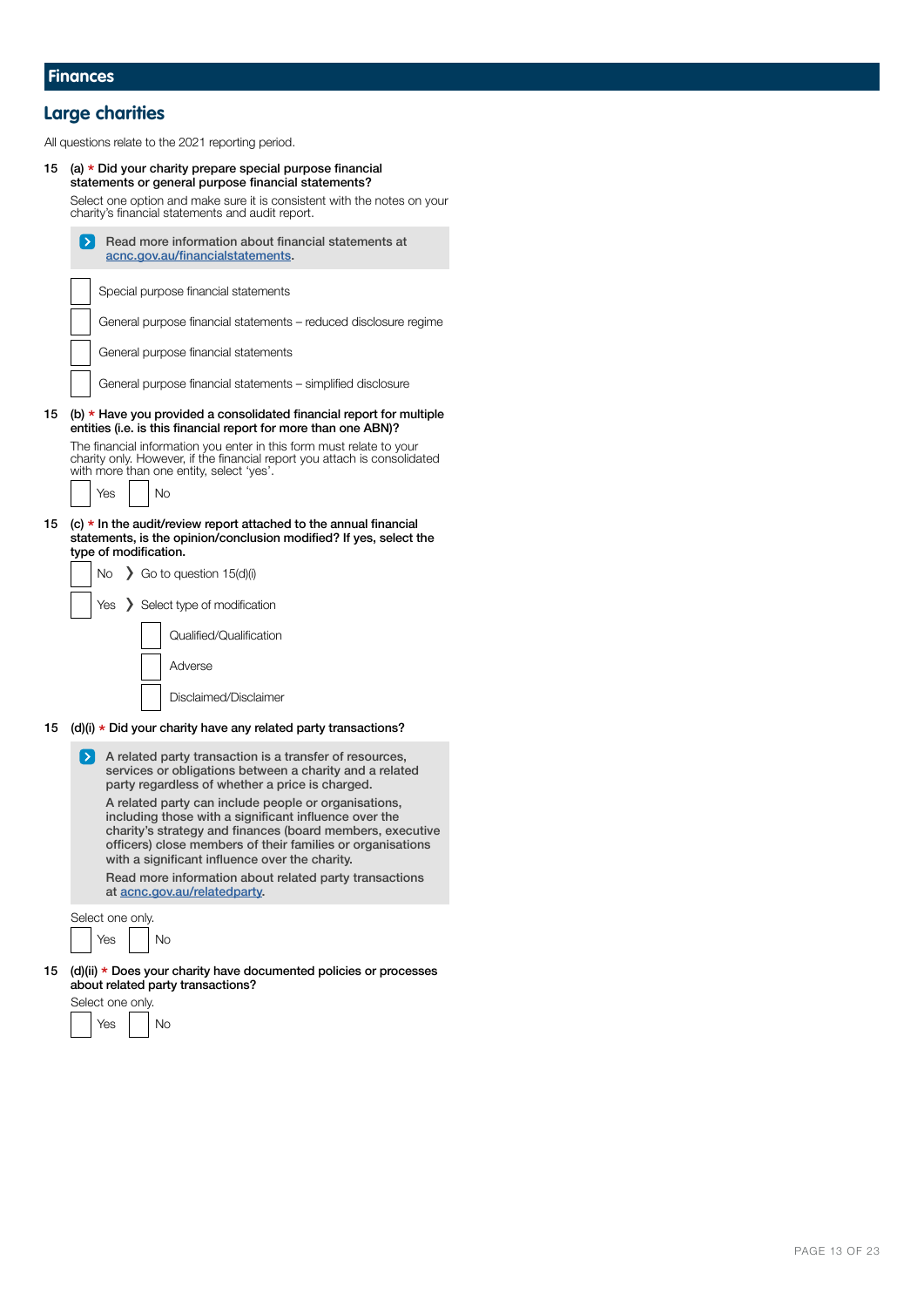### **Finances**

n Complete a comprehensive income statement summary and balance sheet extract, as set out below. Check you are using financial statements from the 2021 reporting period. Enter amounts in Australian dollars. Drop off any cents and do not enter any dollar signs, commas or decimal places.

For more information, read the 2021 AIS Guide at [acnc.gov.au/2021AISGuide.](http://acnc.gov.au/2021aisguide)

### \* COMPREHENSIVE INCOME STATEMENT

#### For the period 1 July 2020 to 30 June 2021

(If your charity's reporting period is different, provide the date range below.)

to

|   | Gross Income                                        |                             |
|---|-----------------------------------------------------|-----------------------------|
| a | Revenue from government (including grants)          | \$<br>$\times$              |
| b | Donations and bequests                              | \$<br>$\times$              |
| C | Revenue from providing goods or services            | \$<br>$\boldsymbol{\times}$ |
| d | Revenue from investments                            | \$<br>$\times$              |
| e | Other revenue                                       | \$<br>$\times$              |
| f | Total revenue (a+b+c+d+e)                           | \$<br>$\times$              |
| g | Other income (for example, gains)                   | \$<br>$\boldsymbol{\times}$ |
| h | Total income/receipts (f+g)                         | \$<br>$\boldsymbol{\times}$ |
|   | Expenses                                            |                             |
|   | Employee expenses                                   | \$<br>$\times$              |
|   | Interest expenses                                   | \$<br>$\times$              |
| k | Grant and donations made for use in Australia       | \$<br>$\times$              |
|   | Grants and donations made for use outside Australia | \$<br>$\times$              |
| m | All other expenses                                  | \$<br>$\times$              |

|   | Total expenses (i+j+k+l+m)                 | œ |  |
|---|--------------------------------------------|---|--|
| O | Net surplus/deficit (h-n)                  | œ |  |
|   | Other comprehensive income (if applicable) | Ð |  |
|   | Total comprehensive income (o+p)           | Ð |  |

### \* BALANCE SHEET extract

*Assets*

|          | Total current assets                  | \$<br>$\boldsymbol{\times}$ |
|----------|---------------------------------------|-----------------------------|
| S        | Non-current loans receivable          | \$<br>$\boldsymbol{\times}$ |
| t        | Other non-current assets              | \$<br>$\boldsymbol{\times}$ |
| u        | Total non-current assets (s+t)        | \$<br>$\boldsymbol{\times}$ |
| V        | Total assets (r+u)                    | \$<br>$\times$              |
|          | Liabilities                           |                             |
| W        | Total current liabilities             | \$<br>$\boldsymbol{\times}$ |
| $\times$ | Non-current loans payable             | \$<br>$\times$              |
| У        | Other non-current liabilities         | \$<br>$\boldsymbol{\times}$ |
| Ζ        | Total non-current liabilities $(x+y)$ | \$<br>$\boldsymbol{\times}$ |
| aa       | Total liabilities (w+z)               | \$<br>$\boldsymbol{\times}$ |
|          |                                       |                             |

\$

 $\overline{\mathbf{R}}$ 

ab Net assets/liabilities (v-aa)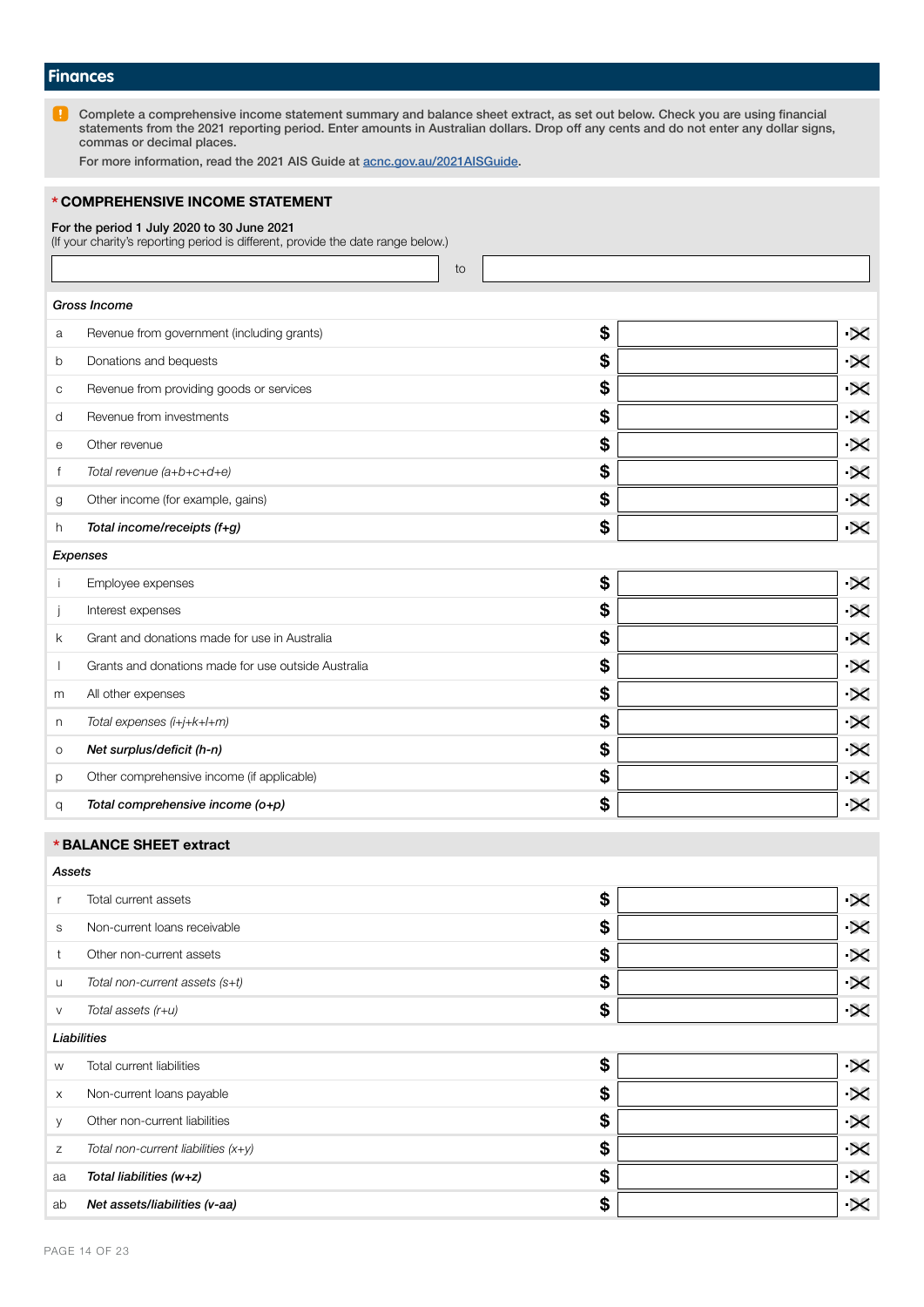### **Finances**

#### 16 Financial report

Medium and large charities must attach a financial report and the relevant signed audit/review report for the 2021 reporting period.

Small charities may choose to provide a financial report and are not required to answer questions (a) to (e) below.

Medium and large charities using the transitional reporting arrangement must attach the financial report submitted to their state or territory regulator.

To determine if your charity is using the transitional reporting arrangement, answer the questions below.

(a) Have you submitted this financial report to a state or territory regulator?

| We have arrangements to streamline reporting for          |
|-----------------------------------------------------------|
| charities that are incorporated associations in the ACT,  |
| NSW, NT, SA, TAS, WA and VIC. If your charity submits     |
| reports to the ACNC as part of one of these arrangements, |
| answer no here.                                           |
|                                                           |

|  | $\big $ No $\big $ Go to question 20 (e)         |
|--|--------------------------------------------------|
|  | $\forall$ es $\rightarrow$ Go to question 20 (b) |

(b) Where did you submit this financial report?

NSW | QLD  $NT$   $|$   $|$   $SA$ TAS VIC WA

(c) Why did you have to submit this financial report?

- For us to apply the transitional reporting arrangement we need to know whether you submitted the financial report because your charity is an incorporated association, a cooperative or a charitable fundraising organisation.
- Some states only have two options. If your charity is an incorporated association, co-operative or a charitable fundraising organisation, submit the same financial report submitted to the incorporating regulator (not the fundraising report). However, if your charity is a trust or is unincorporated, you can submit its fundraising report. Read more about the transitional reporting arrangements at [acnc.gov.au/transitionalreporting](https://www.acnc.gov.au/for-charities/manage-your-charity/obligations-acnc/reporting-annually-acnc/transitional-reporting).

Your charity is:

ACT

| an incorporated association |
|-----------------------------|
|                             |
|                             |

a co-operative

a charitable fundraising organisation (only select this if the other two options do not apply).

### **Reporting to state and territory regulators**

Only answer questions ACT1 and 2 if you advised that your charity is incorporated in the ACT at question 5.

The ACNC has a streamlined reporting arrangement with Access Canberra. Answer the following questions.

ACT1

What was the date of your charity's annual general meeting (AGM)?

ACT2

Has your charity met the minimum membership requirements?

 $Yes$   $|$   $|$  No

(d) Attach your charity's signed financial report which contains the information listed below.

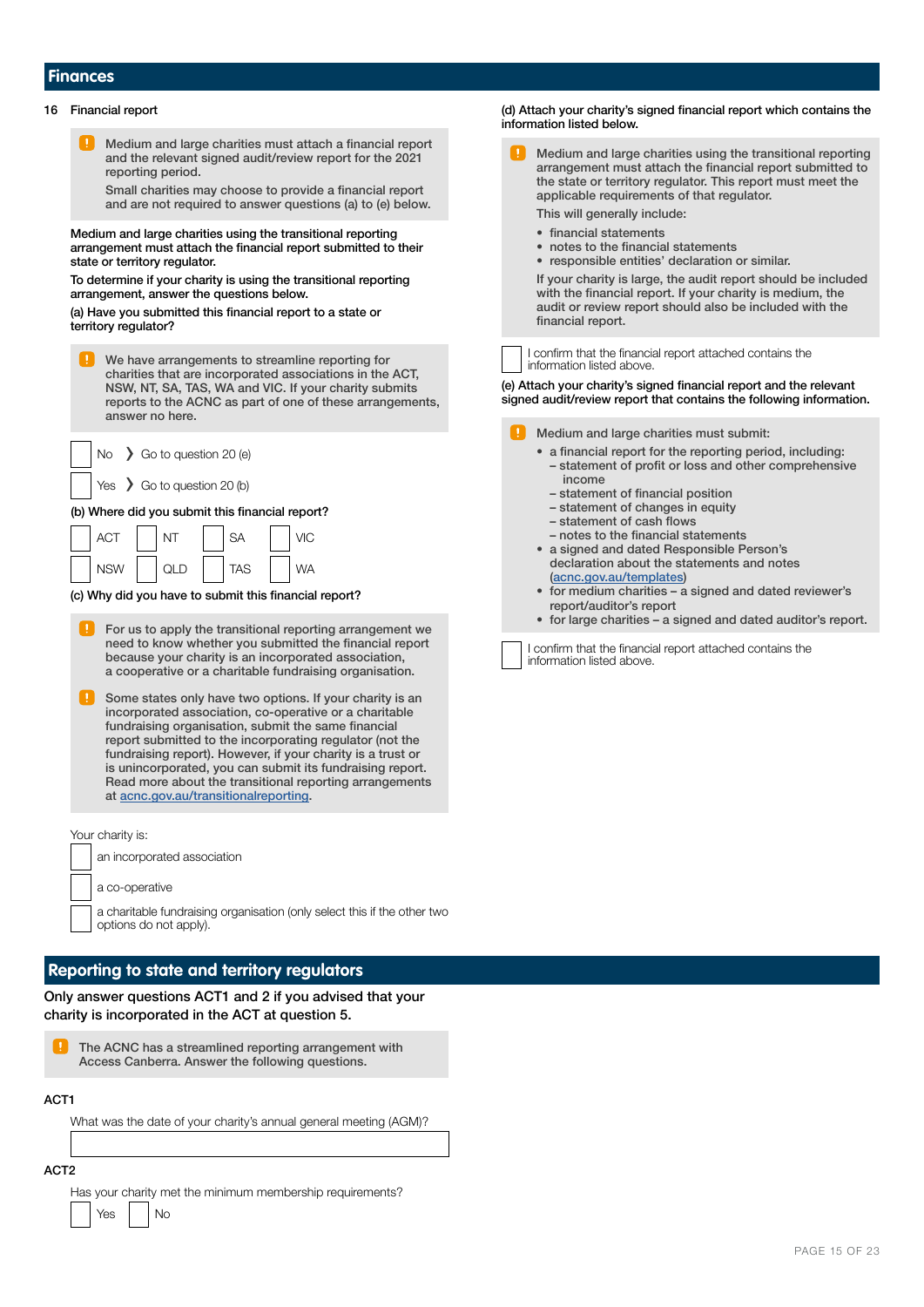# **Reporting to state and territory regulators**

| Only answer questions NSW1-4 if you advised that your<br>charity is incorporated in NSW at question 5.                                                         | Only answer question NT1 if you advised that your charity is<br>incorporated in the NT at question 5.                                                                                                                 |
|----------------------------------------------------------------------------------------------------------------------------------------------------------------|-----------------------------------------------------------------------------------------------------------------------------------------------------------------------------------------------------------------------|
| The ACNC has a streamlined reporting arrangement with NSW.<br>For your charity to participate in this arrangement, you must<br>answer the following questions. | The ACNC has a streamlined reporting arrangement with<br>Licensing NT. Answer the following question.                                                                                                                 |
| Otherwise, you must submit an annual return (and pay the<br>annual fee) to NSW Fair Trading.                                                                   | NT <sub>1</sub><br>What was the date of your charity's annual general meeting (AGM)?                                                                                                                                  |
| NSW1                                                                                                                                                           |                                                                                                                                                                                                                       |
| Public Officer details<br><b>Miss</b><br>Other<br>Mr<br>Mrs<br>Ms                                                                                              | Only answer this question if you advised that your charity is<br>incorporated in QLD at question 5.                                                                                                                   |
| Family name                                                                                                                                                    | H.<br>The ACNC is working to reduce tape for charities incorporated<br>in QLD. Answering this question will help us make progress.                                                                                    |
| Given name(s)                                                                                                                                                  | QLD1<br>What was the date of your charity's annual general meeting (AGM)?                                                                                                                                             |
| Other given name(s)                                                                                                                                            |                                                                                                                                                                                                                       |
|                                                                                                                                                                | Only answer the questions SA1-3 if you advised that your<br>charity intends to fundraise in South Australia at question 6.                                                                                            |
| Residential address                                                                                                                                            | If your charity intends to fundraise for certain purposes, it<br>must notify Consumer and Business Services (CBS) in SA.                                                                                              |
|                                                                                                                                                                | SA <sub>1</sub>                                                                                                                                                                                                       |
| Suburb or town                                                                                                                                                 | Select the purposes for which your charity intends to fundraise:                                                                                                                                                      |
| State/territory<br>Postcode                                                                                                                                    | The provision of, or assistance or support to the<br>> Move to SA2<br>provision of, health services (within the meaning<br>of the Health Care Act 2008 (SA)) or research<br>in the field of health or health services |
| Country (if not Australia)                                                                                                                                     | The affording of relief, assistance or support to<br>> Move to SA2<br>the diseased, disabled, sick, infirm, incurable,<br>poor, destitute, helpless or unemployed persons,<br>or the dependants of such persons       |
| Email address                                                                                                                                                  | The relief of distress occasioned by war, whether<br>> Move to SA2<br>occasioned in South Australia or elsewhere                                                                                                      |
|                                                                                                                                                                | The affording of relief, assistance, or support<br>> Move to SA2<br>to persons who are or have been members of<br>the armed forces of Australia or the dependants<br>of any persons                                   |
| NSW <sub>2</sub>                                                                                                                                               | The provision of welfare services for animals<br>> Move to SA2                                                                                                                                                        |
| What was the date of your charity's annual general meeting (AGM)?                                                                                              | You do not need to<br>None of the above<br>answer SA2 or SA3                                                                                                                                                          |
| NSW3                                                                                                                                                           | SA <sub>2</sub>                                                                                                                                                                                                       |
| Does your charity currently have five (or more) members?                                                                                                       | Your charity is required to notify CBS of its intention to fundraise.<br>Do you want the ACNC to notify CBS on your charity's behalf?                                                                                 |
| No<br>Yes                                                                                                                                                      | Yes > Move to SA3                                                                                                                                                                                                     |
| NSW4<br>Does your charity have three (or more) committee members?                                                                                              | > Your charity will need to notify CBS directly<br>No.                                                                                                                                                                |
| No<br>Yes                                                                                                                                                      |                                                                                                                                                                                                                       |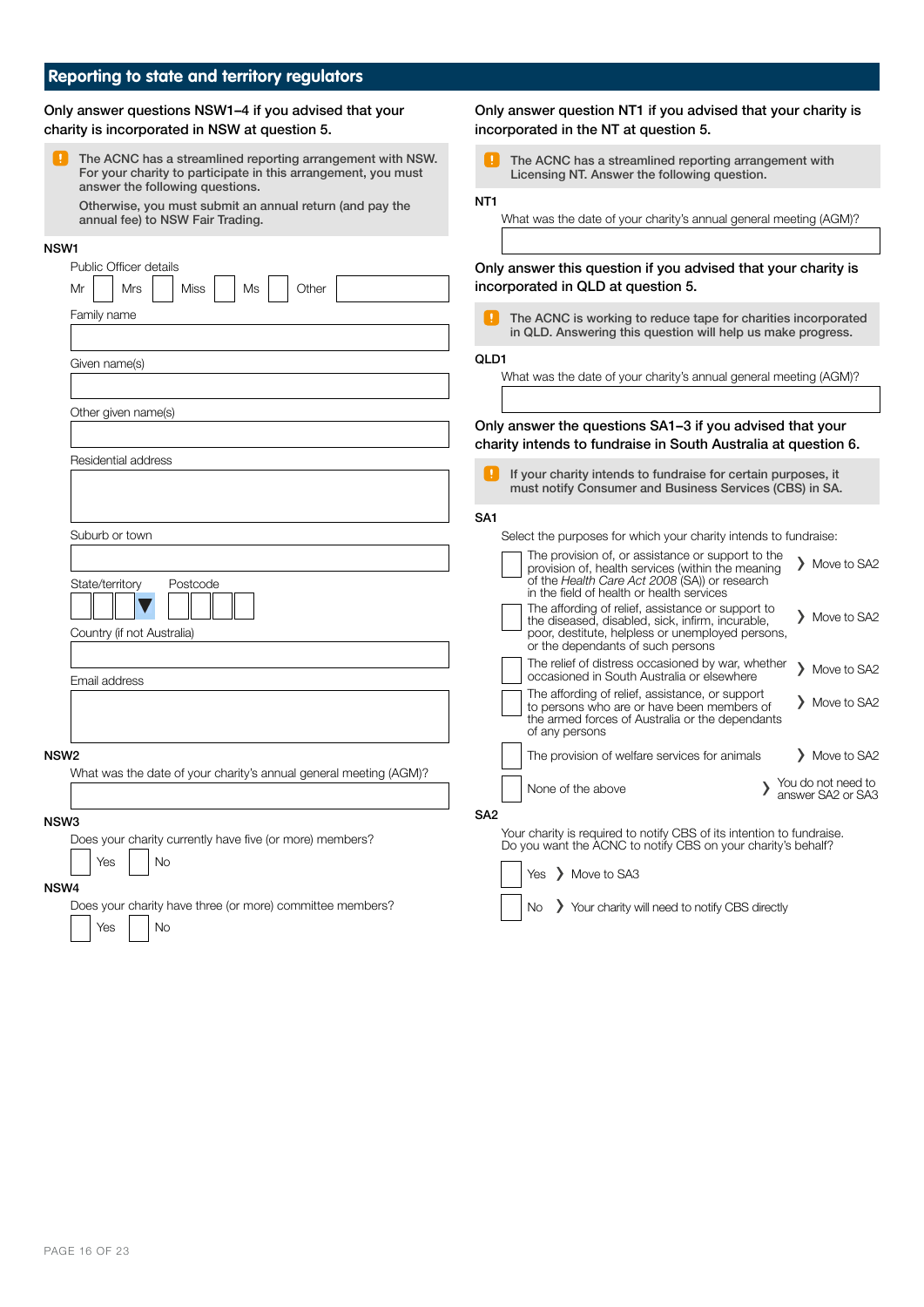Describe how your charity will provide relief to the beneficiaries of the charitable purposes selected at SA1. Limit your response to 3000 characters.

SA3 Only answer questions VIC1–5 if you advised that your charity is incorporated in VIC at question 5.

| Ш<br>The ACNC has a streamlined reporting arrangement with<br>Victoria. For your charity to participate in this arrangement,<br>you must answer the following questions.<br>Otherwise, you must submit an annual return (and pay the<br>annual fee) to Consumer Affairs Victoria.<br>VIC1<br>What was the date of your charity's annual general meeting (AGM)?<br>VIC2<br>What is the value of your charity's mortgages/securities/charges?<br>\$<br>$\propto$<br>VIC3<br>How many members did your charity have at the end of its financial year?<br>VIC4<br>Has the charity managed a trust in the current financial year?<br>$No \quad$ Go to VIC5<br>Yes > Provide the following information:<br>Name of the trust<br>Financial information for the trust<br>\$<br>Gross value of assets<br>\$<br>Gross value of liabilities<br>\$<br>Gross value of revenue<br>\$<br>Gross value of expenditure<br>\$<br>Mortgages/securities/charges<br>VIC <sub>5</sub><br>Were any resolutions passed at the AGM concerning the financial<br>statements?<br>So to the next section<br>No<br>Yes > Provide the resolutions below:<br>Only answer questions WA1 and 2 if you advised that your<br>charity is incorporated in WA at question 5.<br>Ŧ.<br>The ACNC has a streamlined reporting arrangement with<br>Western Australia. For your charity to take part in this<br>arrangement, it must answer the following questions.<br>WA1<br>What was the date of your charity's annual general meeting (AGM)? |     |  |  |
|-----------------------------------------------------------------------------------------------------------------------------------------------------------------------------------------------------------------------------------------------------------------------------------------------------------------------------------------------------------------------------------------------------------------------------------------------------------------------------------------------------------------------------------------------------------------------------------------------------------------------------------------------------------------------------------------------------------------------------------------------------------------------------------------------------------------------------------------------------------------------------------------------------------------------------------------------------------------------------------------------------------------------------------------------------------------------------------------------------------------------------------------------------------------------------------------------------------------------------------------------------------------------------------------------------------------------------------------------------------------------------------------------------------------------------------------------------------------------------------------------------|-----|--|--|
|                                                                                                                                                                                                                                                                                                                                                                                                                                                                                                                                                                                                                                                                                                                                                                                                                                                                                                                                                                                                                                                                                                                                                                                                                                                                                                                                                                                                                                                                                                     |     |  |  |
|                                                                                                                                                                                                                                                                                                                                                                                                                                                                                                                                                                                                                                                                                                                                                                                                                                                                                                                                                                                                                                                                                                                                                                                                                                                                                                                                                                                                                                                                                                     |     |  |  |
|                                                                                                                                                                                                                                                                                                                                                                                                                                                                                                                                                                                                                                                                                                                                                                                                                                                                                                                                                                                                                                                                                                                                                                                                                                                                                                                                                                                                                                                                                                     |     |  |  |
|                                                                                                                                                                                                                                                                                                                                                                                                                                                                                                                                                                                                                                                                                                                                                                                                                                                                                                                                                                                                                                                                                                                                                                                                                                                                                                                                                                                                                                                                                                     |     |  |  |
|                                                                                                                                                                                                                                                                                                                                                                                                                                                                                                                                                                                                                                                                                                                                                                                                                                                                                                                                                                                                                                                                                                                                                                                                                                                                                                                                                                                                                                                                                                     |     |  |  |
|                                                                                                                                                                                                                                                                                                                                                                                                                                                                                                                                                                                                                                                                                                                                                                                                                                                                                                                                                                                                                                                                                                                                                                                                                                                                                                                                                                                                                                                                                                     |     |  |  |
|                                                                                                                                                                                                                                                                                                                                                                                                                                                                                                                                                                                                                                                                                                                                                                                                                                                                                                                                                                                                                                                                                                                                                                                                                                                                                                                                                                                                                                                                                                     |     |  |  |
|                                                                                                                                                                                                                                                                                                                                                                                                                                                                                                                                                                                                                                                                                                                                                                                                                                                                                                                                                                                                                                                                                                                                                                                                                                                                                                                                                                                                                                                                                                     |     |  |  |
|                                                                                                                                                                                                                                                                                                                                                                                                                                                                                                                                                                                                                                                                                                                                                                                                                                                                                                                                                                                                                                                                                                                                                                                                                                                                                                                                                                                                                                                                                                     |     |  |  |
|                                                                                                                                                                                                                                                                                                                                                                                                                                                                                                                                                                                                                                                                                                                                                                                                                                                                                                                                                                                                                                                                                                                                                                                                                                                                                                                                                                                                                                                                                                     |     |  |  |
|                                                                                                                                                                                                                                                                                                                                                                                                                                                                                                                                                                                                                                                                                                                                                                                                                                                                                                                                                                                                                                                                                                                                                                                                                                                                                                                                                                                                                                                                                                     |     |  |  |
|                                                                                                                                                                                                                                                                                                                                                                                                                                                                                                                                                                                                                                                                                                                                                                                                                                                                                                                                                                                                                                                                                                                                                                                                                                                                                                                                                                                                                                                                                                     |     |  |  |
|                                                                                                                                                                                                                                                                                                                                                                                                                                                                                                                                                                                                                                                                                                                                                                                                                                                                                                                                                                                                                                                                                                                                                                                                                                                                                                                                                                                                                                                                                                     |     |  |  |
|                                                                                                                                                                                                                                                                                                                                                                                                                                                                                                                                                                                                                                                                                                                                                                                                                                                                                                                                                                                                                                                                                                                                                                                                                                                                                                                                                                                                                                                                                                     |     |  |  |
|                                                                                                                                                                                                                                                                                                                                                                                                                                                                                                                                                                                                                                                                                                                                                                                                                                                                                                                                                                                                                                                                                                                                                                                                                                                                                                                                                                                                                                                                                                     |     |  |  |
|                                                                                                                                                                                                                                                                                                                                                                                                                                                                                                                                                                                                                                                                                                                                                                                                                                                                                                                                                                                                                                                                                                                                                                                                                                                                                                                                                                                                                                                                                                     |     |  |  |
|                                                                                                                                                                                                                                                                                                                                                                                                                                                                                                                                                                                                                                                                                                                                                                                                                                                                                                                                                                                                                                                                                                                                                                                                                                                                                                                                                                                                                                                                                                     |     |  |  |
|                                                                                                                                                                                                                                                                                                                                                                                                                                                                                                                                                                                                                                                                                                                                                                                                                                                                                                                                                                                                                                                                                                                                                                                                                                                                                                                                                                                                                                                                                                     |     |  |  |
|                                                                                                                                                                                                                                                                                                                                                                                                                                                                                                                                                                                                                                                                                                                                                                                                                                                                                                                                                                                                                                                                                                                                                                                                                                                                                                                                                                                                                                                                                                     |     |  |  |
|                                                                                                                                                                                                                                                                                                                                                                                                                                                                                                                                                                                                                                                                                                                                                                                                                                                                                                                                                                                                                                                                                                                                                                                                                                                                                                                                                                                                                                                                                                     |     |  |  |
|                                                                                                                                                                                                                                                                                                                                                                                                                                                                                                                                                                                                                                                                                                                                                                                                                                                                                                                                                                                                                                                                                                                                                                                                                                                                                                                                                                                                                                                                                                     |     |  |  |
|                                                                                                                                                                                                                                                                                                                                                                                                                                                                                                                                                                                                                                                                                                                                                                                                                                                                                                                                                                                                                                                                                                                                                                                                                                                                                                                                                                                                                                                                                                     |     |  |  |
|                                                                                                                                                                                                                                                                                                                                                                                                                                                                                                                                                                                                                                                                                                                                                                                                                                                                                                                                                                                                                                                                                                                                                                                                                                                                                                                                                                                                                                                                                                     |     |  |  |
|                                                                                                                                                                                                                                                                                                                                                                                                                                                                                                                                                                                                                                                                                                                                                                                                                                                                                                                                                                                                                                                                                                                                                                                                                                                                                                                                                                                                                                                                                                     |     |  |  |
|                                                                                                                                                                                                                                                                                                                                                                                                                                                                                                                                                                                                                                                                                                                                                                                                                                                                                                                                                                                                                                                                                                                                                                                                                                                                                                                                                                                                                                                                                                     |     |  |  |
|                                                                                                                                                                                                                                                                                                                                                                                                                                                                                                                                                                                                                                                                                                                                                                                                                                                                                                                                                                                                                                                                                                                                                                                                                                                                                                                                                                                                                                                                                                     |     |  |  |
|                                                                                                                                                                                                                                                                                                                                                                                                                                                                                                                                                                                                                                                                                                                                                                                                                                                                                                                                                                                                                                                                                                                                                                                                                                                                                                                                                                                                                                                                                                     |     |  |  |
|                                                                                                                                                                                                                                                                                                                                                                                                                                                                                                                                                                                                                                                                                                                                                                                                                                                                                                                                                                                                                                                                                                                                                                                                                                                                                                                                                                                                                                                                                                     |     |  |  |
|                                                                                                                                                                                                                                                                                                                                                                                                                                                                                                                                                                                                                                                                                                                                                                                                                                                                                                                                                                                                                                                                                                                                                                                                                                                                                                                                                                                                                                                                                                     |     |  |  |
|                                                                                                                                                                                                                                                                                                                                                                                                                                                                                                                                                                                                                                                                                                                                                                                                                                                                                                                                                                                                                                                                                                                                                                                                                                                                                                                                                                                                                                                                                                     |     |  |  |
|                                                                                                                                                                                                                                                                                                                                                                                                                                                                                                                                                                                                                                                                                                                                                                                                                                                                                                                                                                                                                                                                                                                                                                                                                                                                                                                                                                                                                                                                                                     |     |  |  |
|                                                                                                                                                                                                                                                                                                                                                                                                                                                                                                                                                                                                                                                                                                                                                                                                                                                                                                                                                                                                                                                                                                                                                                                                                                                                                                                                                                                                                                                                                                     |     |  |  |
|                                                                                                                                                                                                                                                                                                                                                                                                                                                                                                                                                                                                                                                                                                                                                                                                                                                                                                                                                                                                                                                                                                                                                                                                                                                                                                                                                                                                                                                                                                     |     |  |  |
|                                                                                                                                                                                                                                                                                                                                                                                                                                                                                                                                                                                                                                                                                                                                                                                                                                                                                                                                                                                                                                                                                                                                                                                                                                                                                                                                                                                                                                                                                                     |     |  |  |
|                                                                                                                                                                                                                                                                                                                                                                                                                                                                                                                                                                                                                                                                                                                                                                                                                                                                                                                                                                                                                                                                                                                                                                                                                                                                                                                                                                                                                                                                                                     |     |  |  |
| Does your charity currently have at least six voting members?<br>No<br>Yes                                                                                                                                                                                                                                                                                                                                                                                                                                                                                                                                                                                                                                                                                                                                                                                                                                                                                                                                                                                                                                                                                                                                                                                                                                                                                                                                                                                                                          | WA2 |  |  |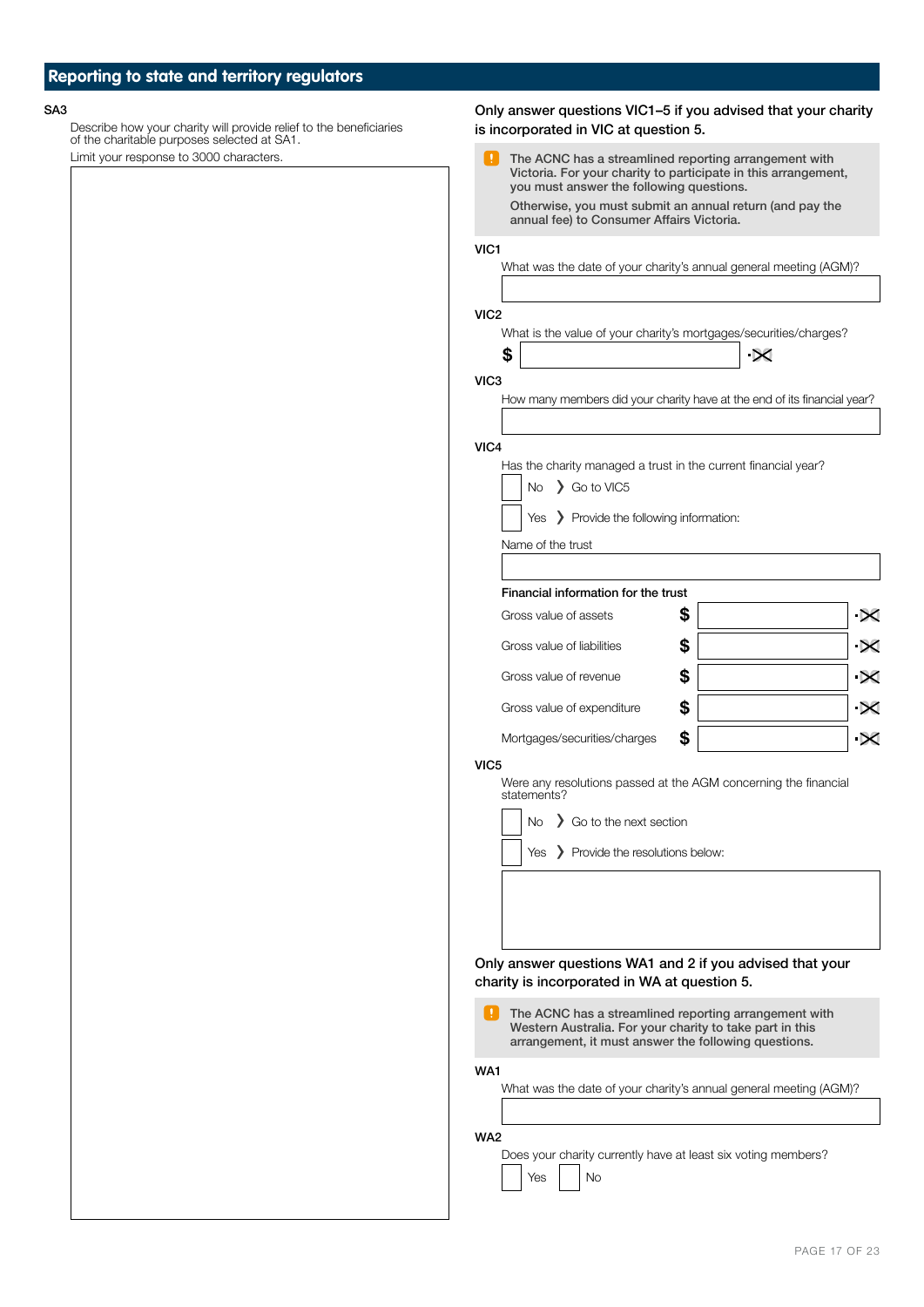### **Reporting to the Australian Taxation Office**

#### Is your charity registered with the Australian Taxation Office as a pub

|  | blic or private ancillary fund?                                                     |
|--|-------------------------------------------------------------------------------------|
|  | Yes > Complete the Section AF (pages 22-23)<br>before you complete the Declaration. |

> Complete the Declaration.

### **Declaration**

Please complete the declaration below.



It is a serious offence to give false or misleading information. Penalties may be imposed.

### Privacy notice

Note: Our policy for collecting and sharing personal information has changed.

We will use the information collected in the Annual Information Statement (AIS) to help us administer the Australian Charities and Not-for-profits *Commission Act 2012* (Cth) (ACNC Act), update our records about your charity and maintain the ACNC Charity Register.

Where authorised to do so, we may give this information to other government agencies.

We will use the information collected in the Declaration section to process your AIS. If you do not provide us with this information, we cannot process this form.

Information provided in the Declaration section may be disclosed to other government agencies your charity deals with, in line with our objective of reducing unnecessary regulatory burden for charities. Otherwise the information in the Declaration section will be kept confidential.

All of the other sections of the AIS unless otherwise stated (or withheld) will be published on the ACNC Register as required by section 40-5 of the ACNC Act.

The ACNC's Privacy Policy is available on our website at

[acnc.gov.au/privacy.](http://www.acnc.gov.au/privacy) The policy contains important information about how you can access and request correction of information we hold about you, how you may complain about a breach of the Australian Privacy Principles and how the ACNC will deal with a privacy complaint.

If you have any questions, our contact details are [advice@acnc.gov.au,](mailto:advice@acnc.gov.au) 13 22 62 or GPO Box 5108 Melbourne Victoria 3001.

All of the information you submit in the AIS will be published on the Charity Register (unless otherwise stated or previously approved by the ACNC to be withheld from the Charity Register).

If you want to have certain information withheld from the Charity Register, you must make a formal request through the Charity Portal before you complete your charity's AIS. For more information, see our factsheet on having information withheld from the Charity Register at **[acnc.gov.au/withheldinfo.](http://acnc.gov.au/withheldinfo)** 

### Who can sign this form

This form must be signed by:

- a Responsible Person of the charity (such as a board or committee member or trustee), or
- an **authorised person** who holds a position in the charity that gives them authority to sign (such as a CEO or CFO), or
- an **agent** authorised by the charity to sign this form (such as a lawyer or an accountant), or
- another registered charity (lodging entity) that can legally change the governing rules of the charity subject to this form.

### \* Name of person signing this form

| * Contact number           |  |  |  |  |  |  |  |
|----------------------------|--|--|--|--|--|--|--|
|                            |  |  |  |  |  |  |  |
| Alternative contact number |  |  |  |  |  |  |  |
|                            |  |  |  |  |  |  |  |

\* Email address

#### Position held

(for example, trustee, board or committee member)

If you are acting on behalf of **another registered charity** (lodging entity) you will also need to complete the following fields. Name of other charity

| ABN of other charity |  |  |  |  |  |  |  |
|----------------------|--|--|--|--|--|--|--|
|                      |  |  |  |  |  |  |  |

I am authorised to make this declaration. The information contained within this application is true, correct and complete.

\* Signature

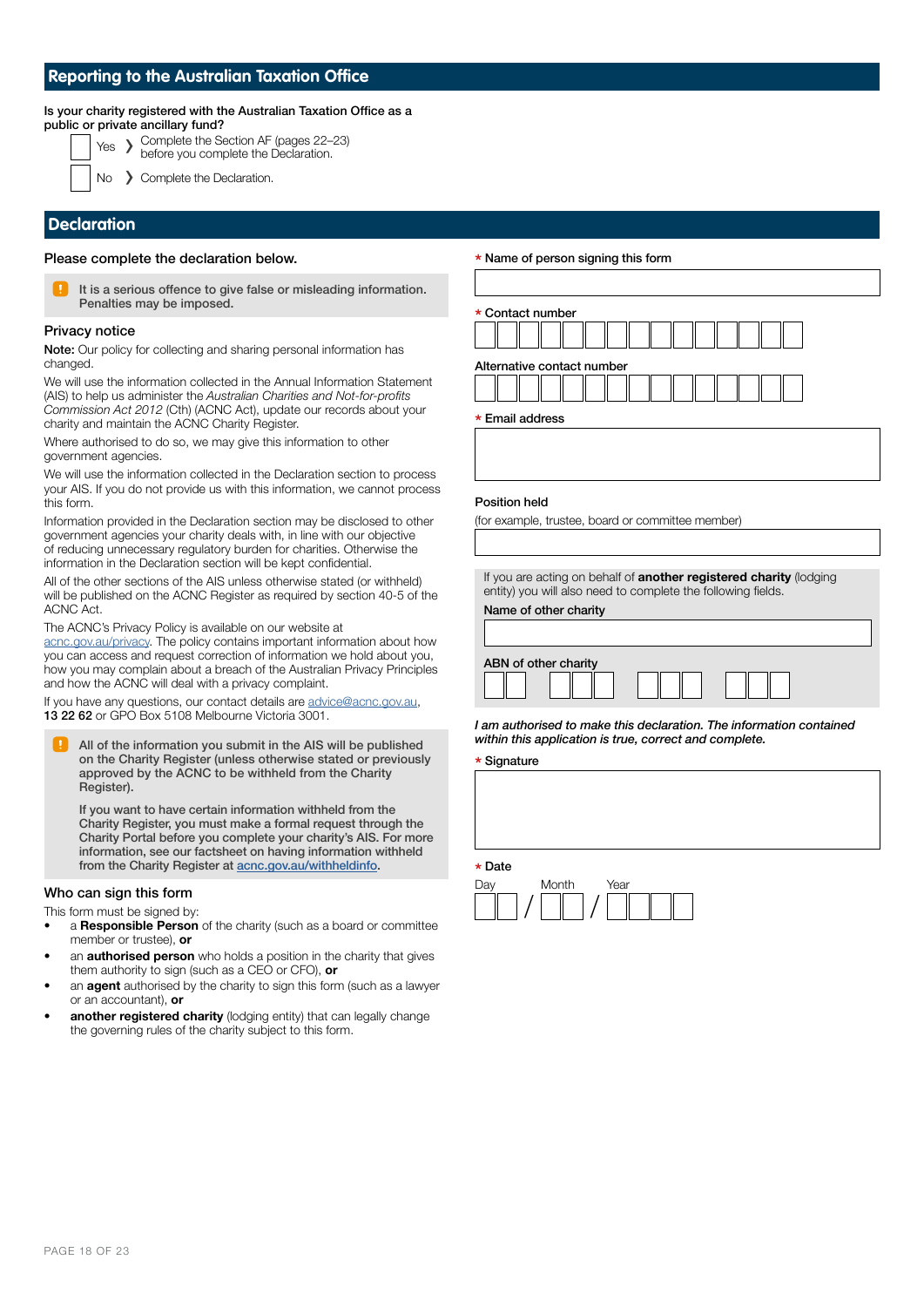### **How to submit**

Make a copy of this completed form (including any attachments) for your own records.

Email it to: [advice@acnc.gov.au](mailto:advice@acnc.gov.au)

Send it to: Australian Charities and Not-for-profits Commission GPO Box 5108 MELBOURNE VIC 3001

Fax it to: 1300 232 569

For information call the ACNC on: 13 ACNC (13 22 62)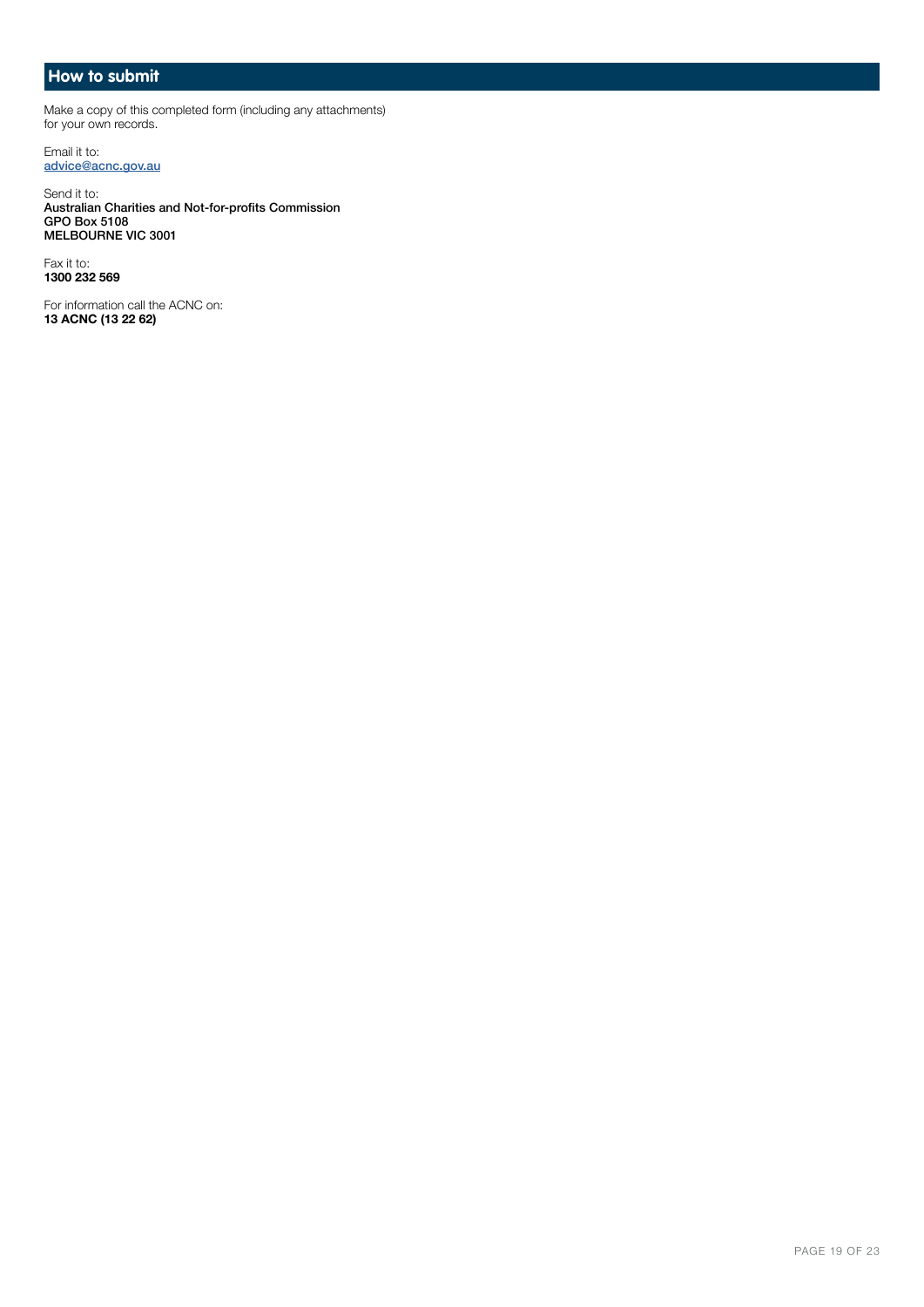### **Country listing**

|                   | AFGHANISTAN                         |
|-------------------|-------------------------------------|
|                   | $\Box$ ALAND ISLANDS                |
|                   | $\Box$ ALBANIA                      |
|                   | $\Box$ ALGERIA                      |
|                   | AMERICAN SAMOA                      |
|                   | ANDORRA                             |
|                   | $\Box$ ANGOLA                       |
|                   | $\Box$ ANGUILLA                     |
|                   | ANTARCTICA                          |
|                   | ANTIGUA AND BARBUDA                 |
|                   | ARGENTINA                           |
|                   | $\Box$ ARMENIA                      |
|                   | $\Box$ ARUBA                        |
|                   | $\Box$ AUSTRIA                      |
|                   | AZERBAIJAN                          |
|                   | $\Box$ BAHAMAS                      |
|                   | $\Box$ BAHRAIN                      |
|                   | $\Box$ BANGLADESH                   |
|                   | $\Box$ BARBADOS                     |
|                   | $\Box$ BELARUS                      |
|                   | $\Box$ BELGIUM                      |
|                   | $\Box$ BELIZE                       |
|                   | $\Box$ BENIN                        |
|                   | $\Box$ BERMUDA                      |
|                   | $\Box$ BHUTAN                       |
|                   | $\Box$ BOLIVIA                      |
| $\Box$            | <b>BOSNIA AND HERZEGOVINA</b>       |
|                   | <b>BOTSWANA</b>                     |
|                   | <b>BOUVET ISLAND</b>                |
| $\Box$            | BRAZIL                              |
|                   | BRITISH INDIAN OCEAN<br>TERRITORIES |
|                   | <b>BRITISH VIRGIN ISLANDS</b>       |
| $\Box$            | BRUNEI DARUSSALAM                   |
| $\Box$            | BULGARIA                            |
|                   | BURKINA FASO                        |
|                   | <b>BURUNDI</b>                      |
|                   | <b>CAMBODIA</b>                     |
| $\vert \ \ \vert$ | <b>CAMEROON</b>                     |
|                   | CANADA                              |
|                   | <b>CAPE VERDE</b>                   |
|                   | CAYMAN ISLANDS                      |
|                   |                                     |

 $\Box$  CHAD  $\Box$  CHILE  $\Box$  CHINA CHRISTMAS ISLAND COCOS (KEELING) ISLANDS  $\Box$  COLOMBIA  $\Box$  COMOROS CONGO (DEMOCRATIC REPUBLIC) CONGO (REPUBLIC)  $\Box$  COOK ISLANDS  $\Box$  COSTA RICA  $\Box$  COTE D'IVOIRE  $\Box$  CROATIA  $\Box$  CUBA  $\Box$  CYPRUS  $\Box$  CZECH REPUBLIC  $\Box$  DENMARK  $\Box$  DJIBOUTI  $\Box$  DOMINICA DOMINICAN REPUBLIC  $\Box$  ECUADOR  $\Box$  EGYPT EL SALVADOR  $\Box$  EQUATORIAL GUINEA  $\Box$  FRITREA  $\Box$  ESTONIA  $\Box$  FTHIOPIA **FALKLAND ISLANDS** FAROE ISLANDS  $\Box$  FIJI **FINLAND**  $\Box$  FRANCE **FRENCH POLYNESIA E** FRENCH SOUTHERN TERRITORIES  $\Box$  GABON  $\Box$  GAMBIA  $\Box$  GEORGIA GERMANY  $\Box$  GHANA

 $\Box$  CENTRAL AFRICAN REPUBLIC

 $\Box$  GIBRALTAR

- $\Box$  GREECE
- GREENLAND
- GRENADA
- $\Box$  GUADELOUPE
- $\Box$  GUAM
- **C** GUATEMALA
- **GUERNSEY**
- **COUNEA**
- **COUNEA-BISSAU**
- $\Box$  GUYANA
- $\Box$  HAITI
- HEARD AND MCDONALD ISLAND
- $\Box$  HONDURAS
- $\Box$  HONG KONG
- $\Box$  HUNGARY
- $\Box$  ICELAND
- $\Box$  INDIA
- $\Box$  INDONESIA
- $\Box$  IRAN
- $\Box$  IRAQ
- $\Box$  IRELAND
- $\Box$  ISLE OF MAN
- $\Box$  ISRAEL
- $\Box$  ITALY
- **JAMAICA**
- $\Box$  JAPAN
- $\Box$  JERSEY
- $\Box$ JORDAN
- $\Box$  KAZAKHSTAN
- $\Box$  KENYA
- $\Box$  KIRIBATI
- **NUWAIT**
- $\Box$  KYRGYZSTAN
- $\Box$  LAOS
- $\Box$  LATVIA
- $LEBANON$
- $\Box$  LESOTHO
- $\Box$  LIBERIA
- $\Box$  LIBYA
- $\Box$  LIECHTENSTEIN
- $\Box$  LITHUANIA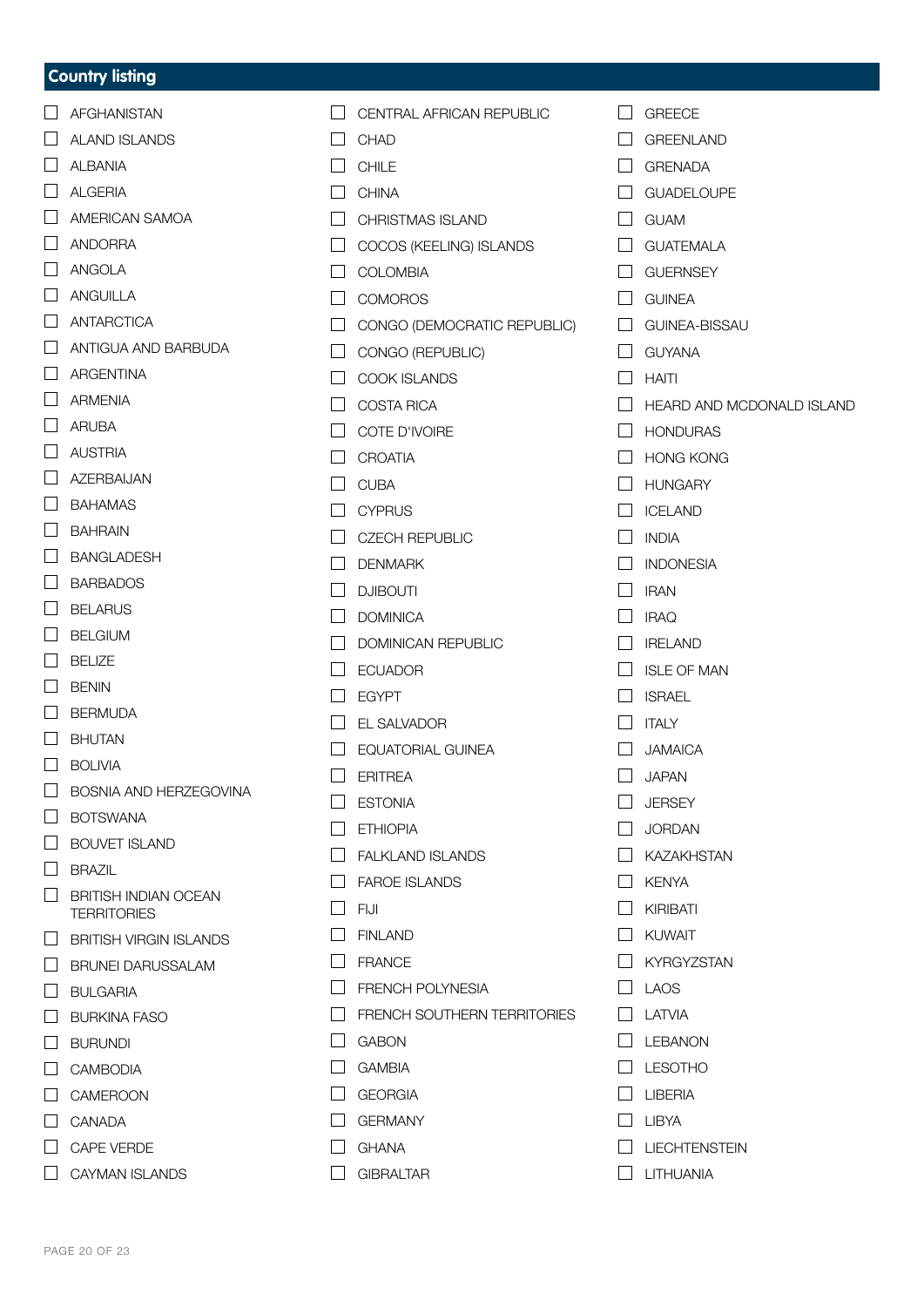### **Country listing**

- $\Box$  LUXEMBOURG
- MACAO
- $\Box$  MACEDONIA
- MADAGASCAR
- $\Box$  MAI AWI
- $\Box$  MALAYSIA
- $\Box$  MAI DIVES
- $\Box$  MALI
- $MATA$
- **NARSHALL ISLANDS**
- **NARTINIQUE**
- **NAURITANIA**
- $\Box$  MAURITIUS
- $\Box$  MAYOTTE
- $\Box$  MEXICO
- **NICRONESIA**
- $\Box$  MOLDOVA
- **NONACO**
- $\Box$  MONGOLIA
- **NONTENEGRO**
- **NONTSERRAT**
- $\Box$  MOROCCO
- **MOZAMBIQUE**
- **NYANMAR**
- **NAMIBIA**
- $\Box$  NAURU
- $\Box$  NFPAL
- $\Box$  NETHERLANDS
- NETHERLANDS-ANTILLES
- NEW CALEDONIA
- **NEW ZEALAND**
- **NICARAGUA**
- $\Box$  NIGER
- NIGERIA
- $\Box$  NIUE
- $\Box$  NORFOLK ISLAND
- $\Box$  NORTH KOREA
- $\Box$  NORTHERN MARIANA ISLANDS
- **NORWAY**
- $\Box$  OMAN
- $\Box$  PAKISTAN
- $\Box$  PALAU
- $\Box$  PALESTINIAN TERRITORIES
- PANAMA
- **PAPUA NEW GUINEA**
- $\Box$  PARAGUAY
- $\Box$  PERU
- $\Box$  PHII IPPINES
- **PITCAIRN ISLANDS**
- $\Box$  POLAND
- $\Box$  PORTUGAL
- $\Box$  PUERTO RICO
- $\Box$  OATAR
- $\Box$  REUNION
- ROMANIA
- $\Box$  RUSSIA
- **D** RWANDA
- SAINT HELENA
- $\Box$  SAINT KITTS AND NEVIS
- $\Box$  SAINT LUCIA
- SAINT PIERRE AND MIQUELON
- $\Box$  SAINT VINCENT AND THE **GRENADINES**
- $\Box$  SAMOA
- **NO** SAN MARINO
- $\Box$  SAO TOME AND PRINCIPE
- $\Box$  SAUDI ARABIA
- $\Box$  SENEGAL
- $\Box$  SERBIA
- **N** SEYCHELLES
- SIERRA LEONE
- SINGAPORE
- **N** SLOVAKIA
- $\Box$  SLOVENIA
- **SOLOMON ISLANDS**
- $\Box$  SOMALIA
- $\Box$  SOUTH AFRICA
- **Notify** SOUTH GEORGIA/SOUTH SANDWICH ISLANDS
- $\Box$  SOUTH KOREA
- $\Box$  SOUTH SUDAN
- $\Box$  SPAIN
- $\Box$  SRI LANKA
- $\Box$  SUDAN
- **N** SURINAME
- $\Box$  SVALBARD AND JAN MAYEN ISLANDS
- SWAZILAND
- $\Box$  SWEDEN
- $\Box$  SWITZERLAND
- $\Box$  SYRIA
- **TAIWAN**
- **TAJIKISTAN**
- $\Box$  TANZANIA
- $\Box$  THAILAND
- $\Box$  TIMOR-LESTE
- $\Box$  TOGO
- $\Box$  TOKELAU
- $\Box$  TONGA
- $\Box$  TRINIDAD AND TOBAGO

 $\Box$  TURKS AND CAICOS ISLANDS

UNITED ARAB EMIRATES

 $\Box$  UNITED STATES MINOR OUTLYING ISLANDS

 $\Box$  UNITED STATES VIRGIN ISLANDS

**NATICAN CITY STATE (HOLY SEE)** 

WALLIS AND FUTUNA ISLANDS

UNITED KINGDOM  $\Box$  UNITED STATES

 $\Box$  URUGUAY  $\Box$  UZBEKISTAN VANUATU

 $\Box$  VENEZUELA **NETNAM** 

**NO** YEMEN  $\Box$  ZAMBIA  $\n *ZINARM*$ 

WESTERN SAHARA

PAGE 21 OF [23](#page-22-0)

- $\Box$  TUNISIA
- $\Box$  TURKEY

 $\Box$  TUVALU UGANDA  $\Box$  UKRAINE

 $\Box$  TURKMENISTAN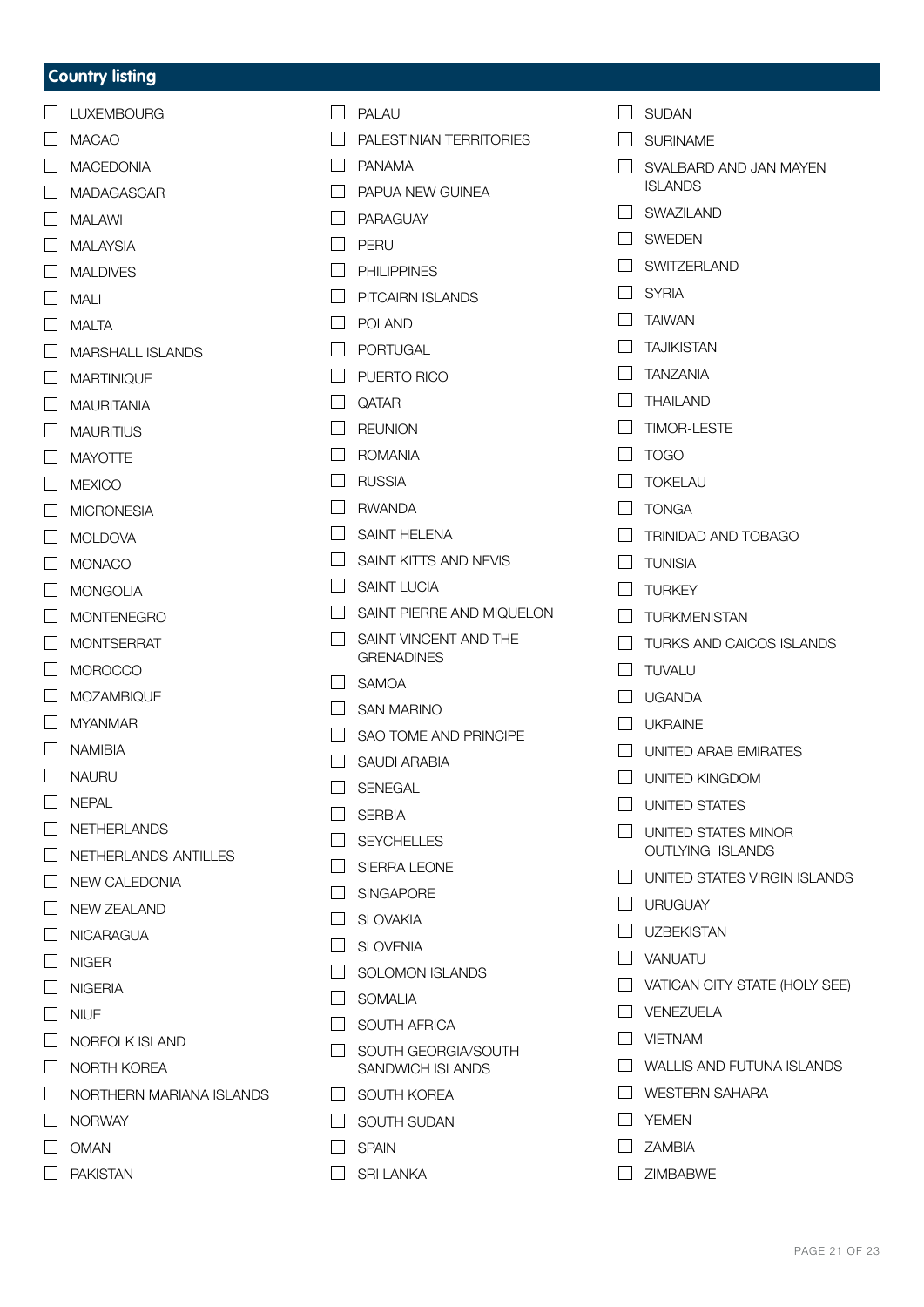| <b>Ancillary Fund Information Requirements</b> |  |  |  |  |
|------------------------------------------------|--|--|--|--|
|                                                |  |  |  |  |

**This information will not be published on the ACNC Charity Register, and will only be distributed to the ATO.** 

Only fill out this section if your charity is an endorsed ancillary fund with the Australian Taxation Office. If you are unsure if your charity is an endorsed ancillary fund or if you have questions about ATO ancillary fund obligations, contact the ATO not-for-profit infoline on 1300 130 248.

## ATO1 Constitutional Corporation

| * Name of constitutional corporation                                        |                                                                                                                                                                                                                                                                                                                                                              |                       |
|-----------------------------------------------------------------------------|--------------------------------------------------------------------------------------------------------------------------------------------------------------------------------------------------------------------------------------------------------------------------------------------------------------------------------------------------------------|-----------------------|
|                                                                             |                                                                                                                                                                                                                                                                                                                                                              |                       |
|                                                                             |                                                                                                                                                                                                                                                                                                                                                              |                       |
|                                                                             |                                                                                                                                                                                                                                                                                                                                                              |                       |
|                                                                             |                                                                                                                                                                                                                                                                                                                                                              |                       |
|                                                                             |                                                                                                                                                                                                                                                                                                                                                              |                       |
|                                                                             |                                                                                                                                                                                                                                                                                                                                                              |                       |
|                                                                             |                                                                                                                                                                                                                                                                                                                                                              |                       |
|                                                                             |                                                                                                                                                                                                                                                                                                                                                              |                       |
|                                                                             |                                                                                                                                                                                                                                                                                                                                                              |                       |
|                                                                             |                                                                                                                                                                                                                                                                                                                                                              |                       |
| Cash received                                                               | \$                                                                                                                                                                                                                                                                                                                                                           | $\boldsymbol{\times}$ |
| Value of shares in publicly listed entities received                        | \$                                                                                                                                                                                                                                                                                                                                                           | $\boldsymbol{\times}$ |
| Value of shares in unlisted entities received                               | \$                                                                                                                                                                                                                                                                                                                                                           | $\boldsymbol{\times}$ |
| Combined value of collectibles, land, buildings and other property received | \$                                                                                                                                                                                                                                                                                                                                                           | $\boldsymbol{\times}$ |
| <b>Total</b>                                                                | \$                                                                                                                                                                                                                                                                                                                                                           | $\overline{\times}$   |
|                                                                             |                                                                                                                                                                                                                                                                                                                                                              |                       |
|                                                                             |                                                                                                                                                                                                                                                                                                                                                              |                       |
| Cash and term deposits                                                      | \$                                                                                                                                                                                                                                                                                                                                                           | $\overline{\times}$   |
| Listed shares                                                               | \$                                                                                                                                                                                                                                                                                                                                                           | $\boldsymbol{\times}$ |
| Unlisted shares or managed funds                                            | \$                                                                                                                                                                                                                                                                                                                                                           | $\boldsymbol{\times}$ |
|                                                                             | \$                                                                                                                                                                                                                                                                                                                                                           | $\boldsymbol{\times}$ |
| Land, buildings and any other assets                                        | \$                                                                                                                                                                                                                                                                                                                                                           | $\boldsymbol{\times}$ |
| <b>Total</b>                                                                | \$                                                                                                                                                                                                                                                                                                                                                           | $\overline{\times}$   |
|                                                                             | Australian Company Number, association number or incorporation number<br>* Primary phone number<br><b>Part 1: Additional financial information</b><br>(a) * Provide the following breakdown of donations.<br>Donations comprising:<br>(b) * Provide the following breakdown of market value of assets.<br>Market value of assets comprising:<br>(viii) Loans |                       |